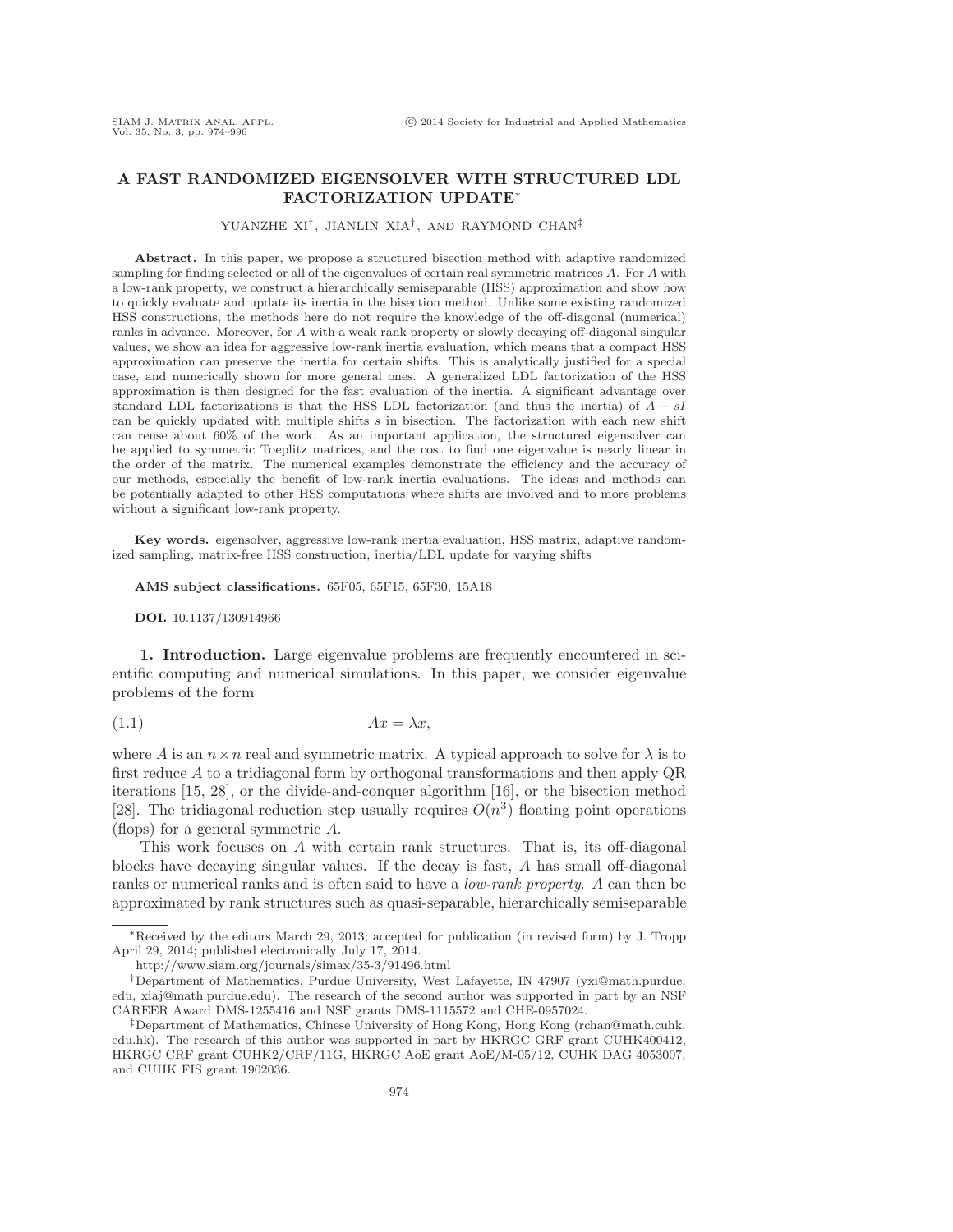(HSS), or hierarchical matrices [\[4,](#page-21-2) [6,](#page-21-3) [7,](#page-21-4) [13,](#page-21-5) [37\]](#page-22-1). Rank structured techniques, and even more generally, the fast multipole method [\[17\]](#page-21-6) have been used in QR iterations [\[13\]](#page-21-5), bisection [\[1,](#page-21-7) [2\]](#page-21-8), and divide-and-conquer [\[8\]](#page-21-9) to solve certain classes of eigenvalue problems, especially companion [\[3,](#page-21-10) [9,](#page-21-11) [31\]](#page-22-2) and block diagonal plus semiseparable matrices [\[8\]](#page-21-9). Note that for these two special cases, the off-diagonal blocks have ranks at most 1.

1.1. Main results. We intend to handle symmetric A with the low-rank property (where the off-diagonal ranks or numerical ranks may be greater than 1), as well as A with a *weak rank property* (where the off-diagonal singular values decay slowly). We first approximate  $A$  with a compact HSS form using some recent randomized techniques, and then give a fast structured bisection method to compute some or all of the eigenvalues of A. In particular, we exploit the following three ideas.

- 1. *Adaptive and matrix-free* randomized HSS approximation methods. By combining the adaptive randomized compression techniques in [\[20\]](#page-21-12) with the HSS construction methods in [\[23,](#page-21-13) [24,](#page-21-14) [39\]](#page-22-3), we can quickly compute an HSS approximation to  $A$  to a given accuracy, without the requirement of knowing the actual off-diagonal numerical ranks or their overestimates as in [\[23,](#page-21-13) [24,](#page-21-14) [39\]](#page-22-3). The construction schemes make our eigensolver also applicable to problems where only matrix-vector products (instead of the explicit matrix  $A$ ) are available. Various efficiency and flexibility improvements are made over existing randomized compression and HSS construction methods.
- 2. *Aggressive low-rank inertia evaluation* for matrices *with the weak low-rank property* or with high off-diagonal numerical ranks. Since only the inertia (numbers of positive, zero, and negative eigenvalues) is needed in bisection, we study the potential of using a compact or low-accuracy HSS approximation, even if the off-diagonal blocks may have high numerical ranks. The effectiveness can be proven for a special case, and is discussed and shown numerically for more general ones. In fact, our tests indicate that we can often use a much lower accuracy in the HSS construction for our structured eigenvalue solution of some matrices than for their linear system solutions in [\[10,](#page-21-15) [39\]](#page-22-3). Such an idea helps extend the applicability of rank structured techniques to potentially more general problems with or without the low-rank property.
- 3. *Fast inertia evaluation and update for varying shifts* in bisection via a generalized LDL factorization of the HSS approximation. In standard LDL factorizations of A, when the diagonal is changed due to a shift s in bisection, the factorization of  $A - sI$  usually needs to be recomputed. Here, we first apply a fast generalized HSS LDL factorization (modified from [\[37\]](#page-22-1)) to the HSS approximation  $\ddot{A}$  of  $A$  in a precomputation. The generalized LDL factorization can be used to quickly evaluate the inertia, as justified in Theorem [4.2.](#page-12-0) Then we show that we can quickly update such a factorization (and thus the inertia) to get that of  $A - sI$ . In fact, about 60% of the work is performed on the off-diagonal blocks of  $A$  and can be reused for multiple shifts  $s$ .

Assume  $r$  is the maximum off-diagonal rank after truncating the off-diagonal singular values of A. Then it usually costs about  $O(r^2n)$  flops to find one eigenvalue of A, with the overall memory requirement of  $O(rn)$ . The low-rank property or the aggressive low-rank inertia evaluation idea suggests that often a small  $r$  can be used. An important application of our structured eigensolver is to find the eigenvalues of symmetric Toeplitz matrices, since they have the low-rank property in Fourier space [\[10,](#page-21-15) [25,](#page-21-16) [27,](#page-21-17) [39\]](#page-22-3). The eigensolver is tested on some important classes of Toeplitz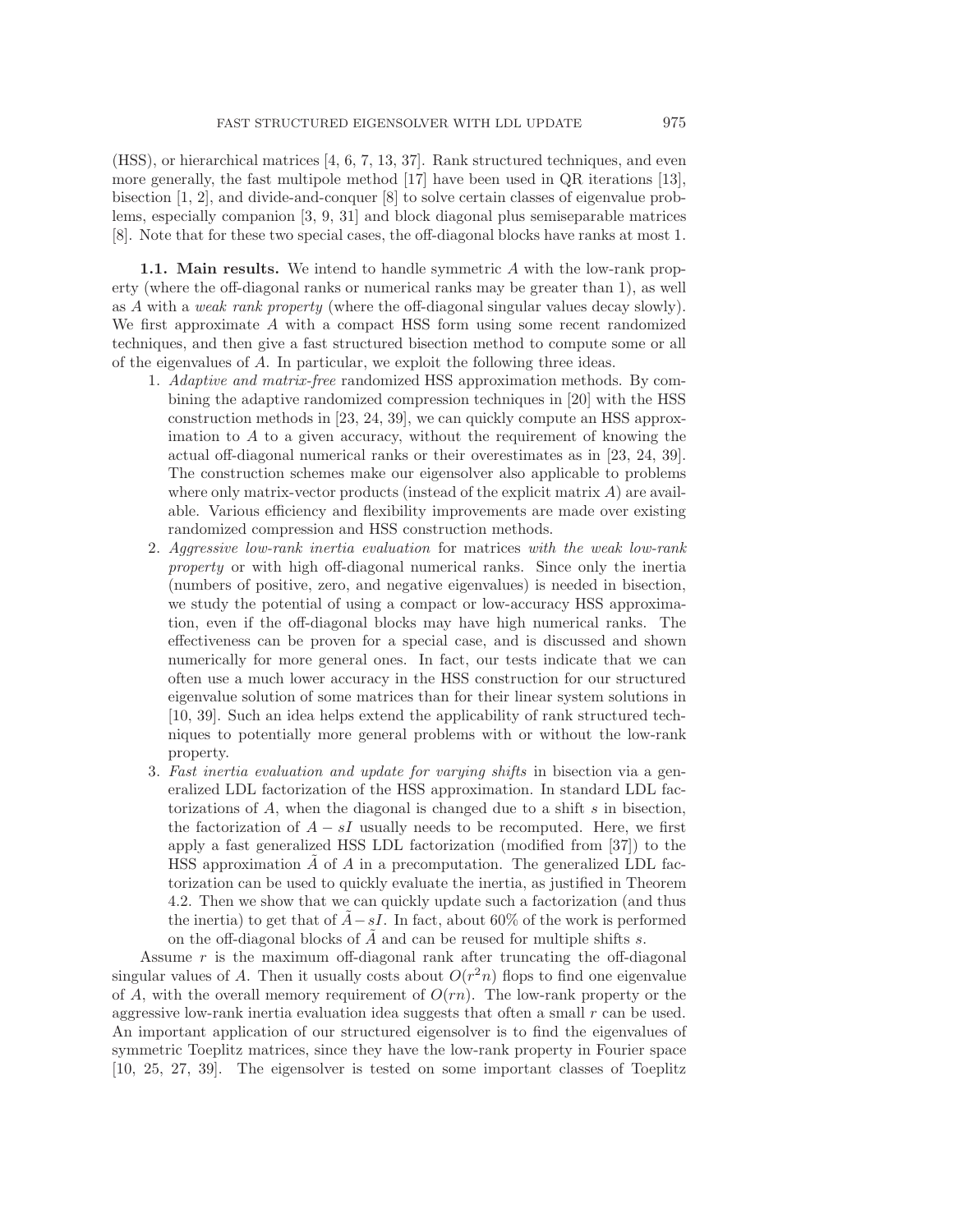matrices, as well as some more general problems. We show both the efficiency and the accuracy for finding selected or all of the eigenvalues. In particular, we demonstrate that, unlike the case of HSS direct solutions in [\[37,](#page-22-1) [39\]](#page-22-3), lower accuracies or smaller r in HSS constructions are usually sufficient for the inertia evaluation. The methods here can be conveniently extended to complex Hermitian matrices.

1.2. Outline and notation. The remaining sections are organized as follows. In section [2,](#page-2-0) adaptive randomized sampling is reviewed and our adaptive matrix-free HSS construction is introduced. We present the idea of aggressive low-rank inertia evaluation in section [3.](#page-6-0) Section [4](#page-11-0) is devoted to the fast inertia evaluation for an HSS matrix via the generalized HSS LDL factorization, as well as the fast LDL/inertia update for varying shifts in bisection. The numerical results are shown in section [5,](#page-15-0) and some concluding remarks are given in section [6.](#page-20-0) Throughout the paper, we use the following notation and terminology:

- $\mathcal T$  denotes a postordered full binary tree with its nodes labeled as  $1, 2, \ldots, k$ , where  $k \equiv \text{root}(\mathcal{T})$  is the root of  $\mathcal{T}$ , so that each node i is either a leaf or has two children  $c_1$  and  $c_2$  ordered as  $c_1 < c_2 < i$ ;
- for each node  $i \neq \text{root}(\mathcal{T})$  of  $\mathcal{T}$ , par(i) and sib(i) denote its parent and sibling, respectively;
- for a matrix A and two index sets **I** and **J**,  $A|$ **I** denotes a submatrix of A formed by the rows corresponding to the row index set I, and  $A|_{\mathbf{I}\times\mathbf{J}}$  denotes a submatrix of A corresponding to the row index set I and the column index set J;
- randn $(n, k)$  represents an  $n \times k$  matrix with independent and identically distributed (i.i.d.) standard Gaussian random entries;
- diag() represents a diagonal or block diagonal matrix formed by the subsequent numbers or matrices in the parentheses.

<span id="page-2-0"></span>2. Randomized HSS construction: Adaptive and matrix-free schemes. The HSS structure provides an efficient way of handling matrices with small offdiagonal (numerical) ranks. (Later, we use ranks to also mean numerical ranks.) A formal definition of an HSS matrix can be found in [\[37,](#page-22-1) [38\]](#page-22-4). As a special case, a symmetric HSS matrix  $A$  with an associated HSS tree  $\mathcal T$  can be defined as follows:

- T is a postordered full binary tree with nodes  $i = 1, 2, \ldots, k$ , and  $k \equiv \text{root}(\mathcal{T})$ is at level 0;
- there is a contiguous index set  $\mathbf{I}_i$  associated with each node i such that  $\mathbf{I}_k =$  $\mathcal{N} \equiv \{1,\ldots,n\}$ , and for any nonleaf node i with children  $c_1$  and  $c_2$ ,

$$
\mathbf{I}_{c_1} \cup \mathbf{I}_{c_2} = \mathbf{I}_i, \quad \mathbf{I}_{c_1} \cap \mathbf{I}_{c_2} = \emptyset;
$$

• there are matrices  $D_i$ ,  $U_i$ ,  $R_i$ , and  $B_i$ , called *HSS generators* associated with each node  $i$ , which satisfy the following recursive relation:

$$
D_i = D_i^T \equiv A|_{\mathbf{I}_i \times \mathbf{I}_i} = \begin{pmatrix} D_{c_1} & U_{c_1} B_{c_1} U_{c_2}^T \\ U_{c_2} B_{c_1}^T U_{c_1}^T & D_{c_2} \end{pmatrix}, \quad U_i = \begin{pmatrix} U_{c_1} R_{c_1} \\ U_{c_2} R_{c_2} \end{pmatrix}.
$$

Figure [1](#page-3-0) demonstrates an example. We refer to  $A_i^- \equiv A|_{\mathbf{I}_i \times (\mathcal{N} \setminus \mathbf{I}_i)}$  and  $A_i^{\dagger} \equiv$  $A|_{(N \setminus I_i) \times I_i}$  as the *i*th *HSS block row* and *column*, respectively, and the maximal rank of all the HSS blocks as the  $HSS$  rank. In fact, the columns of  $U_i$  form a column basis for  $A_i^-$ . Once an HSS approximation to A is constructed, the well-established fast HSS factorization and solution algorithms in [\[7,](#page-21-4) [34,](#page-22-5) [37\]](#page-22-1) can be applied.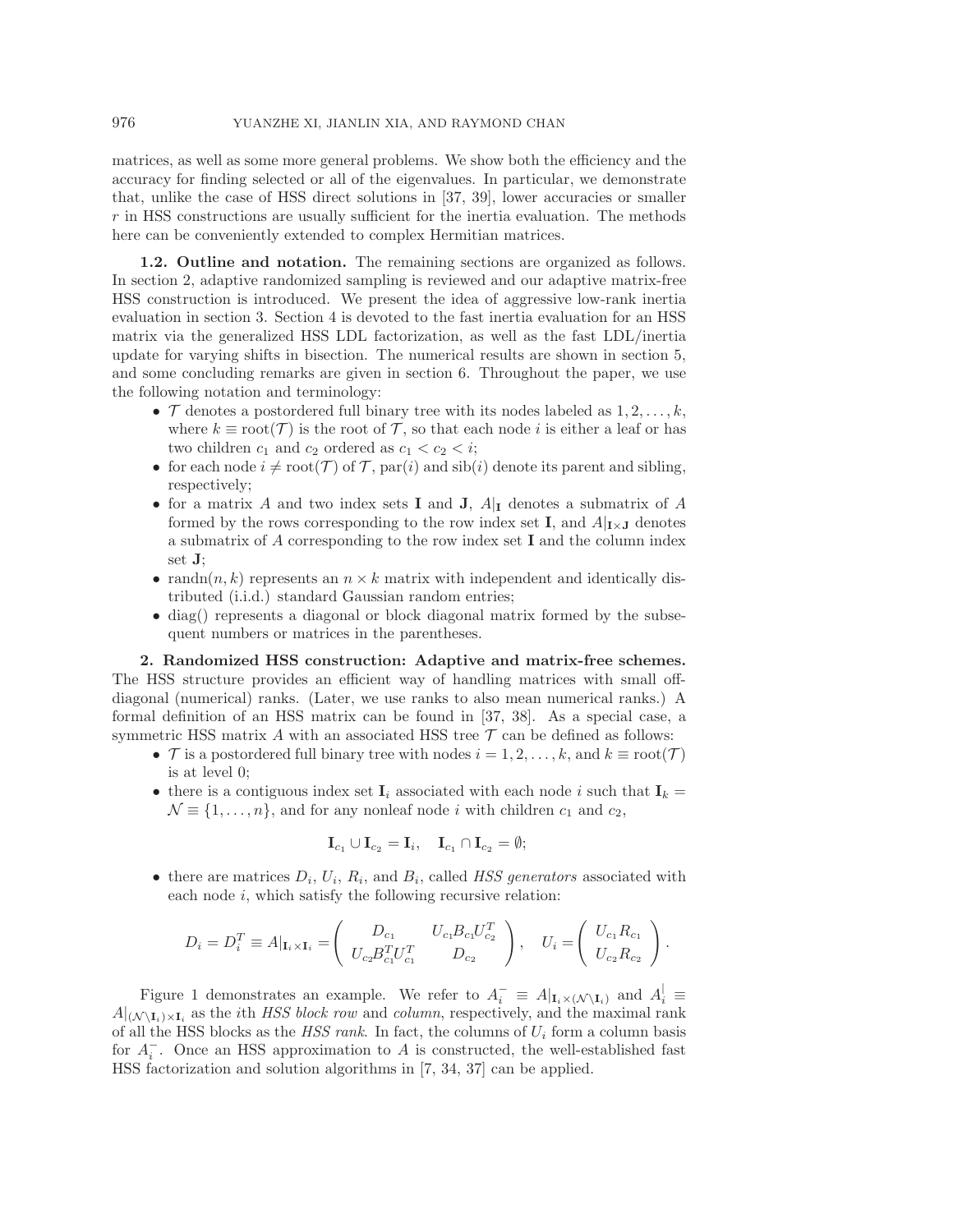

<span id="page-3-0"></span>Fig. 1. A symmetric HSS matrix and its HSS tree.

The standard HSS construction algorithms [\[35,](#page-22-6) [37\]](#page-22-1) for an  $n \times n$  dense matrix A require A to be explicitly available so as to compress its off-diagonal blocks directly. Those algorithms have a complexity of  $O(rn^2)$ , where r is the HSS rank of A. Recently, randomized algorithms are utilized to speed up and facilitate the compression process [\[23,](#page-21-13) [24\]](#page-21-14). Here, we discuss randomized and matrix-free HSS construction schemes.

<span id="page-3-4"></span>**2.1.** Adaptive randomized sampling. Suppose  $\Phi \in \mathbb{R}^{M \times N}$  has a small numerical rank r. The randomized algorithm in  $[20, 24]$  $[20, 24]$  finds an approximate column basis matrix  $Q$  for  $\Phi$  in the following way:

- 1. pick a small integer  $\alpha$ , called the oversampling size;
- 2. form  $X = \text{randn}(N, \tilde{r})$ , where  $\tilde{r} = r + \alpha$  is called the sampling size;
- 3. compute the product  $Y = \Phi X$ ;
- 4. compute an economy (or rank-revealing) QR factorization  $Y = QS$ , which, for convenience, is denoted by

(2.1) 
$$
Q = \text{QR}(Y) \text{ or } [Q, S] = \text{QR}(Y).
$$

 $Q$  is an approximate column basis matrix for  $\Phi$  and it satisfies the following accuracy bound with probability at least  $1 - 6\alpha^{-\alpha}$  [\[20\]](#page-21-12):

<span id="page-3-2"></span><span id="page-3-1"></span>
$$
||\Phi - Q(Q^T\Phi)||_2 \le \left(1 + 11\sqrt{r + \alpha}\sqrt{\min(M, N)}\right)\sigma_{r+1},
$$

where  $\sigma_{r+1}$  is the  $(r+1)$ st singular value of  $\Phi$ .

On the other hand, if the numerical rank  $r$  is not known in advance, an adaptive procedure  $[20]$  as follows can be used to find r approximately. That is, the sampling size  $\tilde{r}$  or the column size of X is increased until the following bound is satisfied for a given tolerance  $\tau$ :

(2.2) 
$$
||\Phi - Q^{(r)}[(Q^{(r)})^T\Phi]||_2 \le \tau,
$$

where  $Q^{(r)}$  is an  $M \times r$  matrix obtained as in [\(2.1\)](#page-3-1). However, the direct computation of [\(2.2\)](#page-3-2) for detecting the approximation error is quite expensive for each increment of  $\tilde{r}$ . A more efficient stopping criterion to determine r is given in [\[20,](#page-21-12) [33\]](#page-22-7) as follows.

<span id="page-3-3"></span>LEMMA 2.1. *Suppose*  $\Phi \in \mathbb{R}^{M \times N}$ , *d is an integer, and*  $x^{(i)} \in \mathbb{R}^{N}$ ,  $i = 1, 2, ..., d$ , *are i.i.d. random vectors. Then the following bound holds for any real number* η *with the probability*  $1 - \eta^{-d}$ *:* 

$$
||\Phi||_2 \le \eta \sqrt{\frac{2}{\pi}} \max_{i=1,2,\dots,d} ||\Phi x^{(i)}||_2.
$$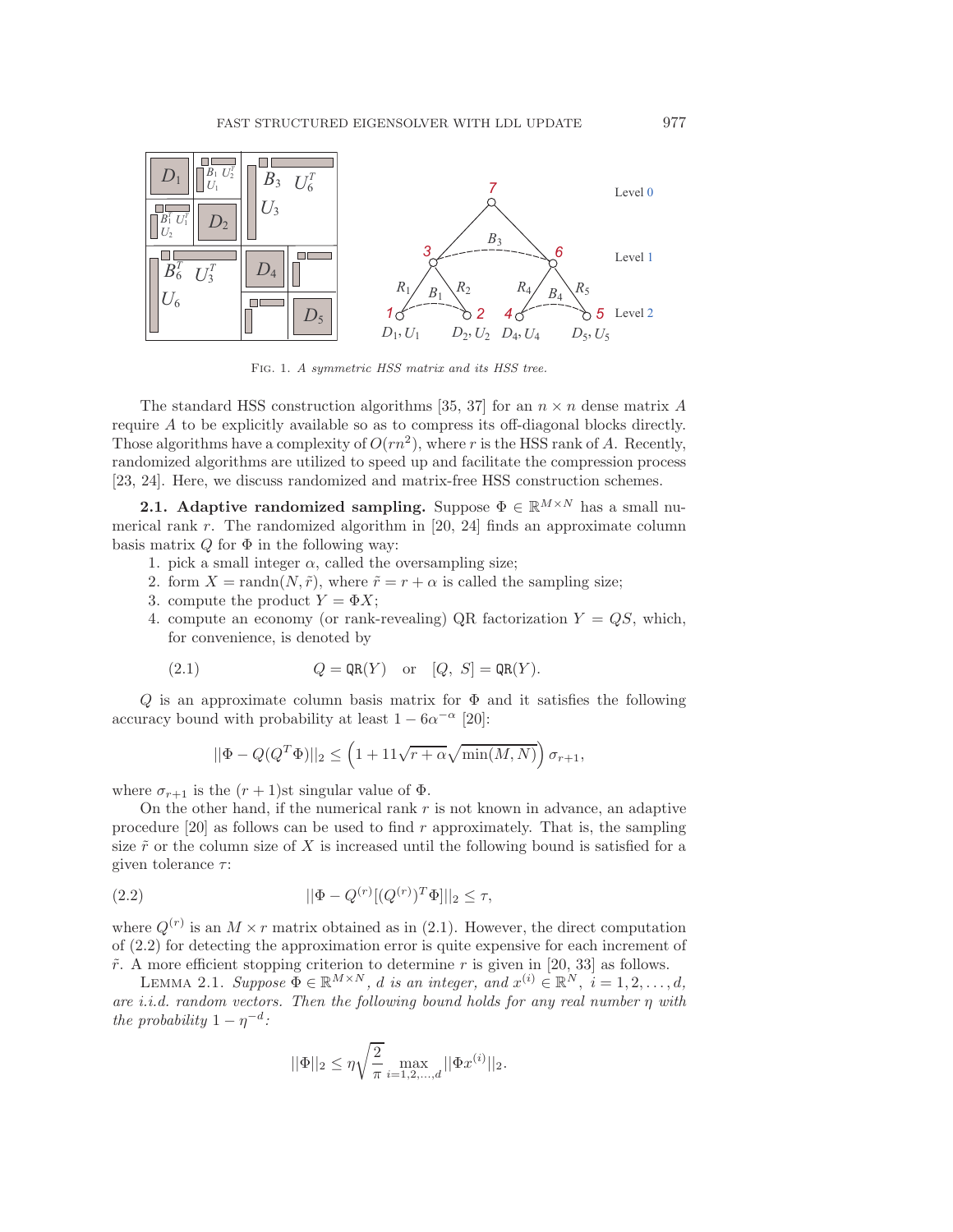According to Lemma [2.1,](#page-3-3) the approximation error  $||\Phi - Q^{(\beta)}((Q^{(\beta)})^T\Phi)||_2$  for an  $N \times \beta$  computed basis matrix  $Q^{(\beta)}$  satisfies the following bound with high probability:

<span id="page-4-1"></span>
$$
(2.3) \quad ||\Phi - Q^{(\beta)}[(Q^{(\beta)})^T\Phi]||_2 = ||[I - Q^{(\beta)}(Q^{(\beta)})^T]\Phi||_2
$$
  

$$
\leq \eta \sqrt{\frac{2}{\pi}} \max_{i=\beta-d+2,\dots,\beta+1} ||[I - Q^{(\beta)}(Q^{(\beta)})^T]\Phi x^{(i)}||_2.
$$

<span id="page-4-0"></span>That is, as long as

(2.4) 
$$
\max_{i=\beta-d+2,\ldots,\beta+1}||(I-Q^{(\beta)}(Q^{(\beta)})^T)\Phi x^{(i)}||_2 \leq \frac{\tau}{\eta\sqrt{2/\pi}},
$$

the error bound in [\(2.2\)](#page-3-2) will automatically hold with the probability at least  $1 - \eta^{-d}$ . If [\(2.4\)](#page-4-0) does not hold, let  $q = [I - Q^{(\beta)}(Q^{(\beta)})^T] \Phi x^{(\beta+1)}$ , and set

$$
Q^{(\beta+1)} = \begin{pmatrix} Q^{(\beta)} & \frac{q}{||q||_2} \end{pmatrix}.
$$

Then repeat until [\(2.4\)](#page-4-0) is satisfied. More details on this procedure can be found in [\[20\]](#page-21-12). For convenience, we also write

$$
X^{(\beta+1)} = (X^{(\beta)} \ x^{(\beta+1)} ) = (x^{(1)} \ \cdots \ x^{(\beta)} \ x^{(\beta+1)} ).
$$

The above procedure uses matrix-vector multiplications in [\(2.3\)](#page-4-1) instead of matrixmatrix multiplications in  $(2.2)$ . A new basis vector q is conveniently computed based on the existing ones and  $\Phi x^{(\beta+1)}$ .

*Remark* 2.1. Under certain special circumstances, a matrix may have a small (numerical) rank, and only its largest eigenvalues are desired. Then the method in this section can be directly used to find the eigenvectors corresponding to those eigenvalues. More details will appear in future work.

<span id="page-4-2"></span>2.2. Adaptive and matrix-free HSS constructions. The adaptive randomized sampling method in section [2.1](#page-3-4) can be combined with some existing HSS construction schemes. For matrices which are explicitly available, we can directly use the methods in [\[24,](#page-21-14) [39\]](#page-22-3). These methods traverse the HSS tree  $\mathcal T$  in a bottom-up order, and only require the matrix to be multiplied with  $O(r)$  random vectors. We skip the details and denote such an HSS construction with adaptive randomized sampling by AHSS.

Our adaptive matrix-free HSS construction algorithm (denoted by AMFHSS) employs the HSS construction framework in [\[23\]](#page-21-13) which needs only matrix-vector products instead of the matrix itself. However, we give various efficiency and flexibility improvements over the scheme in [\[23\]](#page-21-13):

- we use (rank-revealing) QR factorizations instead of SVD (e.g., [\(2.6\)](#page-5-0) and [\(2.8\)](#page-6-1) below);
- the R factors in the QR factorizations naturally help with the computation of certain generators (e.g., [\(2.7\)](#page-5-1) and [\(2.9\)](#page-6-2) below), thus avoiding various extra matrix multiplications in a peeling step in [\[23\]](#page-21-13);
- fewer pseudoinverses are needed  $(e.g., (2.7))$  $(e.g., (2.7))$  $(e.g., (2.7))$ ;
- moreover, we do not need to know the HSS rank or its overestimate in advance, and instead, we use adaptive randomized sampling so that the algorithm can dynamically detect the sampling size at each level of the HSS tree according to a prespecified approximation tolerance  $\tau$ .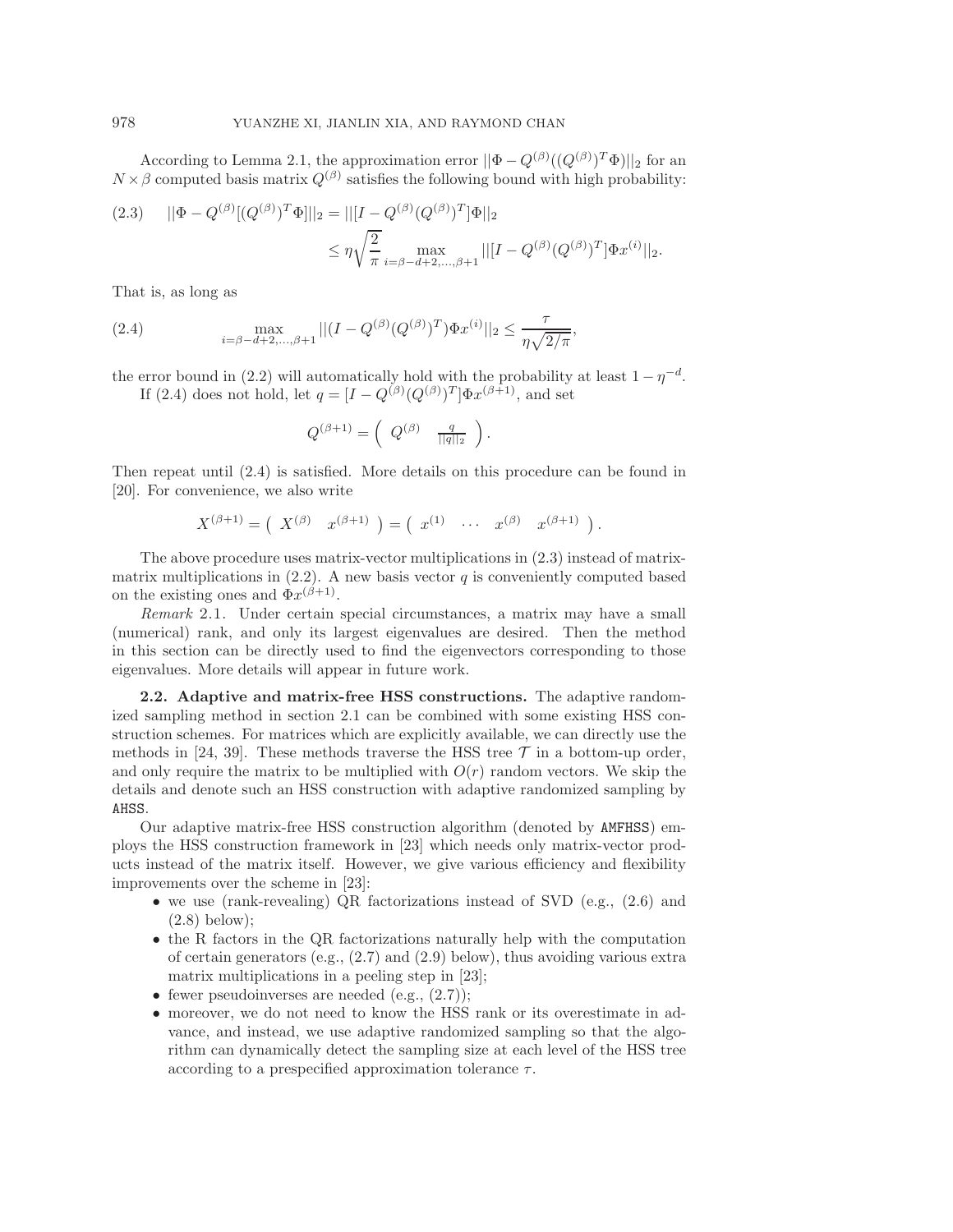These are explained as follows. The HSS construction for the symmetric matrix A traverses  $\mathcal T$  from the top level (level 0) to the leaf level. Assume each node i is associated with an index set  $\mathbf{I}_i$  as in section [2,](#page-2-0) and define

$$
\tilde{\mathbf{I}}^l = \bigcup \{ \mathbf{I}_i | i: \text{ all the left nodes (with } i < \text{sib}(i)) \text{ at level } l \},
$$
\n
$$
\hat{\mathbf{I}}^l = \bigcup \{ \mathbf{I}_i | i: \text{ all the right nodes (with } i > \text{sib}(i)) \text{ at level } l \}.
$$

The algorithm starts with  $X^{(\beta)} \equiv \text{randn}(n, \beta)$ , where  $\beta$  is a small integer which is an initial estimate of r. At level  $l = 1$ , choose two matrices  $\tilde{X}_{l}^{(\beta)}$  $\hat{X}_l^{(\beta)}$  and  $\hat{X}_l^{(\beta)}$  which have the same sizes as  $X^{(\beta)}$  and satisfy

(2.5) 
$$
\tilde{X}_l^{(\beta)}|_{\tilde{\mathbf{I}}^l} = X^{(\beta)}|_{\tilde{\mathbf{I}}^l}, \quad \tilde{X}_l^{(\beta)}|_{\hat{\mathbf{I}}^l} = 0, \quad \hat{X}_l^{(\beta)}|_{\hat{\mathbf{I}}^l} = X^{(\beta)}|_{\hat{\mathbf{I}}^l}, \quad \hat{X}_l^{(\beta)}|_{\tilde{\mathbf{I}}^l} = 0.
$$

Compute

<span id="page-5-2"></span><span id="page-5-1"></span>
$$
\tilde{Y}_l^{(\beta)} = A \tilde{X}_l^{(\beta)}, \quad \hat{Y}_l^{(\beta)} = A \hat{X}_l^{(\beta)}.
$$

Then treat  $\tilde{Y}_{l}^{(\beta)}$  $\hat{Y}_l^{(\beta)}$  and  $\hat{Y}_l^{(\beta)}$  $\ell_l^{(\rho)}$  as Y in section [2.1.](#page-3-4) Repeat the adaptive randomized sampling procedure until [\(2.4\)](#page-4-0) is satisfied. For each left node i and  $j = \text{sib}(i)$  at level 1, compute

<span id="page-5-0"></span>(2.6) 
$$
[\hat{U}_i, \ \hat{S}_i] = \text{QR}(\hat{Y}_l^{(\beta)}|_{\mathbf{I}_i}), \quad [\hat{U}_j, \ \hat{S}_j] = \text{QR}(\tilde{Y}_l^{(\beta)}|_{\mathbf{I}_j}).
$$

Set  $U_i \equiv \hat{U}_i$  and  $U_j \equiv \hat{U}_j$ , which are the approximate column and row basis matrices for  $A|_{\mathbf{I}_i \times \mathbf{I}_j}$ , respectively. Also, let

(2.7) 
$$
\hat{B}_i = \hat{S}_i (U_j^T X^{(\beta)} |_{\mathbf{I}_j})^{\dagger},
$$

where we assume the pseudoinverse  $(U_j^T X^{(\beta)} |_{\mathbf{I}_j})^{\dagger}$  exists, and set  $B_i \equiv \hat{B}_i$ . (In [\[23\]](#page-21-13), two pseudoinverses and five matrix multiplications are needed.)

At level  $l \geq 2$ , choose  $\tilde{X}_l^{(\beta)}$  $\hat{X}_l^{(\beta)}$  and  $\hat{X}_l^{(\beta)}$  $\binom{(\nu)}{l}$  as in [\(2.5\)](#page-5-2). For a left node i at level l and  $j = \text{sib}(i)$ , we try to find  $A|_{\mathbf{I}_i \times \mathbf{I}_j} \hat{X}_l^{(\beta)}$  $\prod_l^{(\beta)}$ <sub>**I**j</sub> (and  $A|_{\mathbf{I}_j \times \mathbf{I}_i} \tilde{X}_l^{(\beta)}$  $\prod_{l}^{(\rho)}\vert_{\mathbf{I}_{i}}$ ). This can be done by subtracting the product of some upper level HSS blocks of A with appropriate pieces of  $\hat{X}_l^{(\beta)}$  $\hat{I}_l^{(\beta)}$  from  $A|_{\mathbf{I}_i} \hat{X}_l^{(\beta)}$  $\ell_l^{(\rho)}$ . Since the upper level HSS blocks of A are already in low-rank forms (part of the HSS approximation to A), this involves the multiplication of such low-rank blocks with a vector  $x$ . This is just a partial computation of the HSS multiplication [\[7\]](#page-21-4), so we skip the details and denote it by

$$
y = \text{HSSpmv}(A, x, l-1).
$$

Compute

$$
\hat{Y}_l^{(\beta)} = A\hat{X}_l^{(\beta)} - \text{HSSpmv}(A, \hat{X}_l^{(\beta)}, l-1), \quad \tilde{Y}_l^{(\beta)} = A\tilde{X}_l^{(\beta)} - \text{HSSpmv}(A, \tilde{X}_l^{(\beta)}, l-1).
$$

For a left node i and  $j = \operatorname{sib}(i)$  at level l, treat  $\hat{Y}_l^{(\beta)}$  $\left\lbrack \mathbf{I}_{l}\right\rbrack$  as Y in the adaptive randomized sampling procedure until [\(2.4\)](#page-4-0) is satisfied. Similarly, treat  $\tilde{Y}_l^{(\beta)}$  $\int_{l}^{(\rho)} |I_j|$  as Y and repeat. Then compute approximate row and column basis matrices  $\hat{U}_i$  and  $\hat{U}_j$  for  $A|_{\mathbf{I}_i \times \mathbf{I}_j}$ , respectively, as in [\(2.6\)](#page-5-0), and compute  $\hat{B}_i$  as in [\(2.7\)](#page-5-1).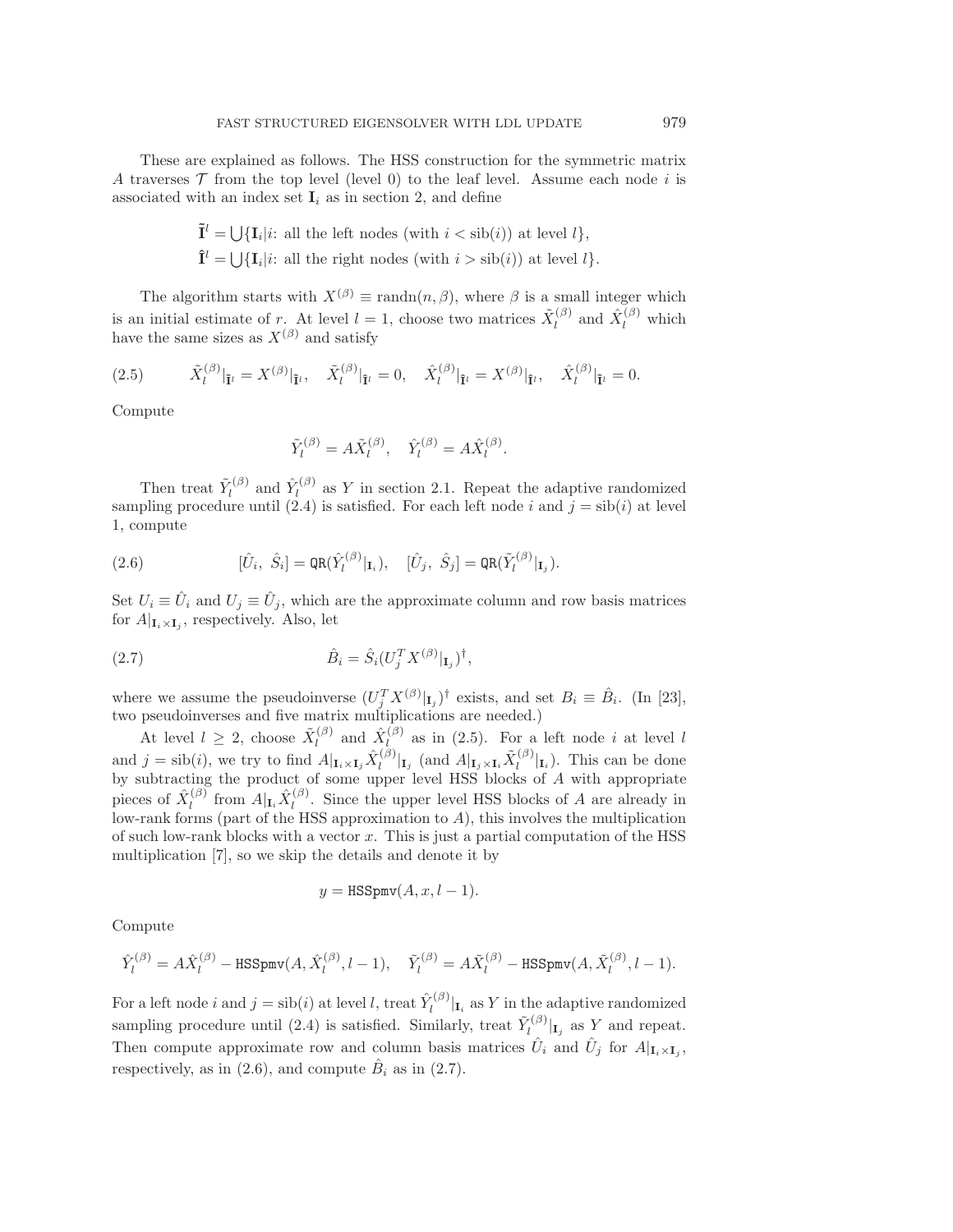At this point, let  $p = par(i)$  and partition  $U_p$  as

<span id="page-6-2"></span><span id="page-6-1"></span>
$$
U_p = \left(\begin{array}{c} U_p^1 \\ U_p^2 \end{array}\right),
$$

where  $U_p^1$  and  $U_p^2$  have the same row sizes as  $U_i$  and  $U_j$ , respectively. In [\[23\]](#page-21-13), the matrices ( $\hat{U}_i$   $U_p^1$ ) and ( $\hat{U}_j$   $U_p^2$ ) are compressed with SVDs to obtain the left singular vectors as  $U_i$  and  $U_j$ , respectively, and are then multiplied by  $U_i$  and  $U_j$  on the left to get  $R_i$  and  $R_j$ , respectively. Here instead, we use QR factorizations

$$
(2.8) \qquad [U_i, (S_i \ R_i)] = \text{QR}( \ \hat{U}_i \ U_p^1 \ ), \quad [U_j, (S_j \ R_j)] = \text{QR}( \ \hat{U}_j \ U_p^2 \ ).
$$

Then  $U_p, \hat{U}_i, \hat{U}_j$  can be discarded. Also, set  $B_i$  as

$$
(2.9) \t\t B_i = S_i \hat{B}_i S_j^T.
$$

<span id="page-6-3"></span>Finally, for all the leaves  $i$  of  $\mathcal T$ , we also compute the following in order to obtain  $D_i$ :

(2.10) 
$$
\tilde{Y}_l = A \begin{pmatrix} I \\ \vdots \\ I \end{pmatrix} - \text{HSSpmv}(A, \begin{pmatrix} I \\ \vdots \\ I \end{pmatrix}, l-1),
$$

where each  $I$  is an identity matrix with size equal to the leaf level diagonal block size. (Here, the leaf level  $D_i$  blocks are all assumed to have the same size. Otherwise, we can place appropriate zero columns beside the identity blocks in [\(2.10\)](#page-6-3).) Then set

$$
D_i = \tilde{Y}_l|_{\mathbf{I}_i}.
$$

The complexity of AMFHSS can be counted as follows. There are  $O(r)$  matrixvector multiplications at each level of the HSS tree, which has  $O(\log n)$  levels. Also, for each node *i*, it costs  $O(r^3)$  flops to compute the QR factorizations and the matrix multiplications. Typically, the number of nodes is  $O(\frac{n}{r})$ . Thus, the total cost of AMFHSS is  $O(r\xi \log n) + O(r^2 n)$ , where  $\xi$  is the cost of multiplying A with a vector.  $\xi$ is  $O(n^2)$  for general dense A. But for some special matrices,  $\xi$  may be much smaller. For example, if A is a Cauchy-like matrix corresponding to a Toeplitz matrix in Fourier space [\[10,](#page-21-15) [25\]](#page-21-16), then  $\xi = O(n \log n)$  (such as when n is the product of small prime numbers).

<span id="page-6-0"></span>3. Aggressive low-rank inertia evaluation. Our eigensolver is a structured bisection scheme and it computes the inertia of the matrix A with shifts. The inertia of a symmetric matrix is defined as follows [\[12,](#page-21-18) [15\]](#page-21-0).

Definition 3.1. *For a symmetric matrix* A*, its inertia is the following triple of integers:*

$$
Inertia(A) \equiv (\mathbf{n}_{-}(A), \mathbf{n}_{0}(A), \mathbf{n}_{+}(A)),
$$

*where*  $\mathbf{n}_-(A)$ ,  $\mathbf{n}_0(A)$ , and  $\mathbf{n}_+(A)$  denote the numbers of negative, zero, and positive *eigenvalues of* A*, respectively.*

In the bisection scheme [\[28\]](#page-22-0), Inertia( $A - sI$ ) with different shifts s is evaluated, so as to detect the inertia change or find the number of eigenvalues in an interval.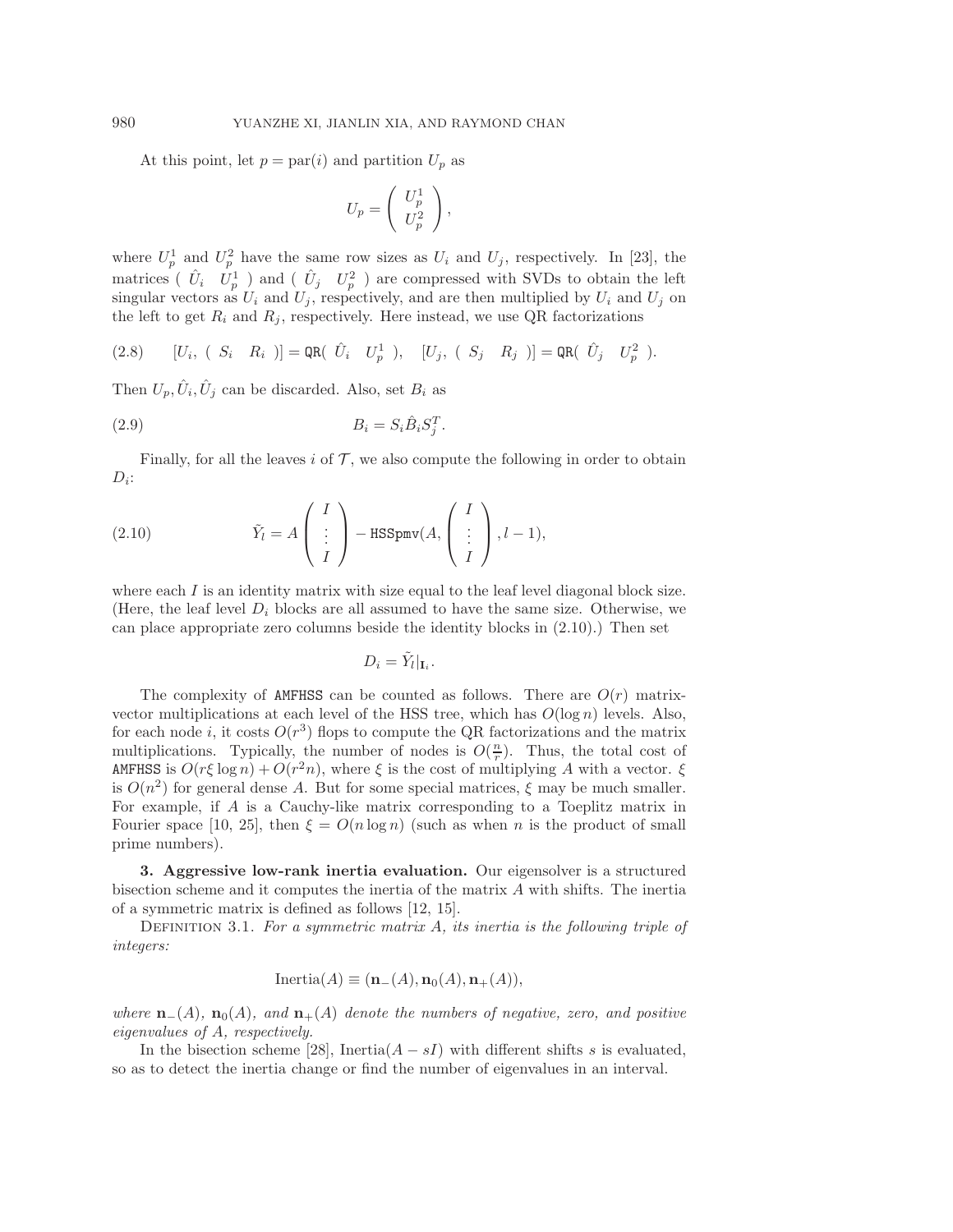Here, we seek to quickly evaluate Inertia $(A - sI)$  with low-rank structures. We illustrate an idea of aggressive low-rank approximation when only a few eigenvalues are desired. That is, it is possible to discard most of the off-diagonal singular values of A to get a compact HSS approximation A with  $\text{Inertia}(A - sI) = \text{Inertia}(A - sI),$ even if A does not have small off-diagonal numerical ranks. This can be analytically verified for a special case and numerically shown for more general ones.

Partition  $A - sI$  into a block  $2 \times 2$  form

$$
A - sI = \left(\begin{array}{cc} A_{11} & A_{12} \\ A_{12}^T & A_{22} \end{array}\right) - sI.
$$

Compute orthogonal diagonalizations

$$
A_{11} = Q_1 \Lambda_1 Q_1^T, \quad A_{22} = Q_2 \Lambda_2 Q_2^T
$$

<span id="page-7-3"></span><span id="page-7-0"></span>.

Then

$$
A - sI = \begin{pmatrix} Q_1 & 0 \ 0 & Q_2 \end{pmatrix} \left[ \begin{pmatrix} \Lambda_1 & \Phi \\ \Phi^T & \Lambda_2 \end{pmatrix} - sI \right] \begin{pmatrix} Q_1^T & 0 \ 0 & Q_2^T \end{pmatrix},
$$

where

(3.1) 
$$
\Phi = Q_1^T A_{12} Q_2.
$$

Thus,  $A - sI$  has the same eigenvalues (and inertia) as

(3.2) 
$$
\hat{A} - sI \equiv \begin{pmatrix} \Lambda_1 & \Phi \\ \Phi^T & \Lambda_2 \end{pmatrix} - sI.
$$

The idea of applying aggressive off-diagonal compression to  $A - sI$  with its inertia preserved can be first illustrated with a special case:

(3.3) 
$$
\hat{A} - sI \equiv \begin{pmatrix} I & \Phi \\ \Phi^T & I \end{pmatrix} - sI.
$$

(Such a special form is also useful in HSS preconditioning [\[38\]](#page-22-4).) The following theorem shows how the inertia can be preserved after the compression of  $\Phi$  when only the largest eigenvalues are desired.

<span id="page-7-2"></span>THEOREM 3.2. *Assume*  $\sigma_1, \sigma_2, \ldots, \sigma_N$  *are the nonzero singular values of*  $\Phi$  *in* [\(3.3\)](#page-7-0) *ordered from the largest to the smallest, and* r *is a positive integer with*  $r \leq N$ . *Then for any shift* s *satisfying*

$$
(3.4) \t\t s > 1 + \sigma_{r+1},
$$

*we have*

<span id="page-7-1"></span>
$$
\text{Inertia}(\hat{A} - sI) = \text{Inertia}(\tilde{A} - sI),
$$

*where*  $\tilde{A}$  *is obtained from*  $\hat{A}$  *in* [\(3.3\)](#page-7-0) *with all the singular values*  $\sigma_{r+1}, \ldots, \sigma_N$  *of*  $\Phi$ *truncated. In particular, if*

$$
1 + \sigma_r > s \ge 1 + \sigma_{r+1},
$$

*then the* r *largest eigenvalues of*  $\hat{A}$  − sI *and*  $\tilde{A}$  − sI *are the same.*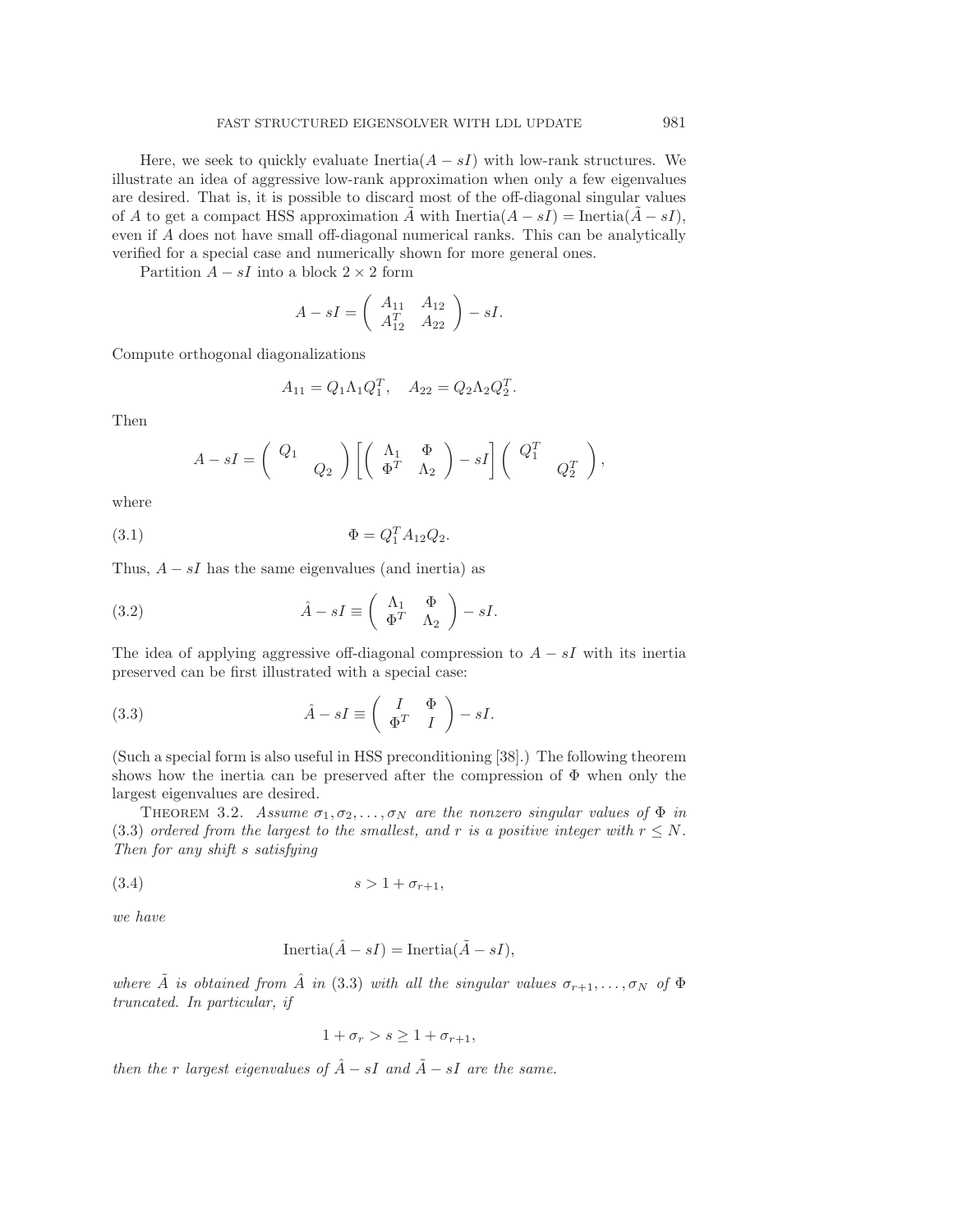*Proof.* Let  $\Phi = U\Sigma V^T$  be the SVD of  $\Phi$  and  $\Sigma = \text{diag}(\sigma_1, \dots, \sigma_N)$ . Then

$$
\hat{A} = \begin{pmatrix} U \\ V \end{pmatrix} \begin{pmatrix} I & \Sigma \\ \Sigma & I \end{pmatrix} \begin{pmatrix} U^T & \\ & V^T \end{pmatrix},
$$

which indicates that the eigenvalues of  $\hat{A} - sI$  are either  $1 - s$  or

$$
1 \pm \sigma_i - s, \quad i = 1, \dots, N.
$$

The assumption for  $\tilde{A}$  indicates

$$
\tilde{A} = \begin{pmatrix} U & \\ & V \end{pmatrix} \begin{pmatrix} I & \Sigma_r \\ \Sigma_r & I \end{pmatrix} \begin{pmatrix} U^T & \\ & V^T \end{pmatrix},
$$

where  $\Sigma_r = \text{diag}(\sigma_1, \ldots, \sigma_r, 0, \ldots, 0)$ . Similarly, the eigenvalues of  $\tilde{A} - sI$  are either  $1 - s$  or

<span id="page-8-0"></span>
$$
1 \pm \sigma_i - s, \quad i = 1, \dots, r.
$$

According to [\(3.4\)](#page-7-1), if  $s > 1 + \sigma_1$ , then all the eigenvalues of  $\hat{A} - sI$  and  $\tilde{A} - sI$ are negative. If for a certain integer j satisfying  $1 \leq j \leq r$ ,

(3.5) 
$$
1 + \sigma_j > s > 1 + \sigma_{j+1},
$$

then both  $\hat{A} - sI$  and  $\tilde{A} - sI$  have exactly j positive eigenvalues

$$
1 + \sigma_i - s, \quad i = 1, \dots, j.
$$

All of their remaining eigenvalues are negative. If  $s = 1 + \sigma_i$  in [\(3.5\)](#page-8-0) for a certain  $j \leq r$ , then both  $\hat{A} - sI$  and  $\tilde{A} - sI$  have  $j - 1$  same positive eigenvalues and one zero eigenvalue. All of their remaining eigenvalues are negative.

Therefore, the results in the theorem hold. Л

Theorem [3.2](#page-7-2) can be understood as follows. If we need to find the  $r$  largest eigenvalues of  $\tilde{A}$  and the shift s is larger than the  $(r+1)$ st eigenvalue as in [\(3.4\)](#page-7-1), then we can aggressively truncate the singular values  $\sigma_{r+1},\ldots,\sigma_N$  of  $\Phi$ . That is, with  $s-1$ as the threshold, all of the singular values smaller than it can be truncated, even if the numerical rank of  $\Phi$  may be larger or if the singular values of  $\Phi$  do not decay fast enough. After the truncation, the approximate matrix  $A - sI$  is in a compact HSS form and has the same inertia as  $\tilde{A} - sI$ . Inertia $(A - sI)$  can be computed quickly, as shown in the next section. Then we can apply the bisection method to  $A$  instead of A to compute the r largest eigenvalues of A. See Figure [2](#page-9-0) for an example, which shows how the inertia can be preserved for a certain shift s.

One potential way of studying the connection of Theorem [3.2](#page-7-2) to the general form  $(3.2)$  (which has the same eigenvalues as the general symmetric matrix A) is as follows. Write the SVD of  $\Phi$  in [\(3.2\)](#page-7-3) as

$$
\Phi = U\Sigma V^T \equiv (U_r \quad U_c) \begin{pmatrix} \Sigma_r & \\ & \Sigma_c \end{pmatrix} \begin{pmatrix} V_r^T \\ V_c^T \end{pmatrix}.
$$

By truncating the trailing singular values in  $\Sigma_c$ , we get an approximation  $\tilde{A}$  to  $\hat{A}$ . That is,

<span id="page-8-1"></span>(3.6) 
$$
\hat{A} = \tilde{A} + \left(V_c \Sigma_c U_c^T\right) = \tilde{A} + \left(V_c \left(V_c\right) \left(\Sigma_c\right) \left(\Sigma_c\right) \left(V_c\right)^T\right).
$$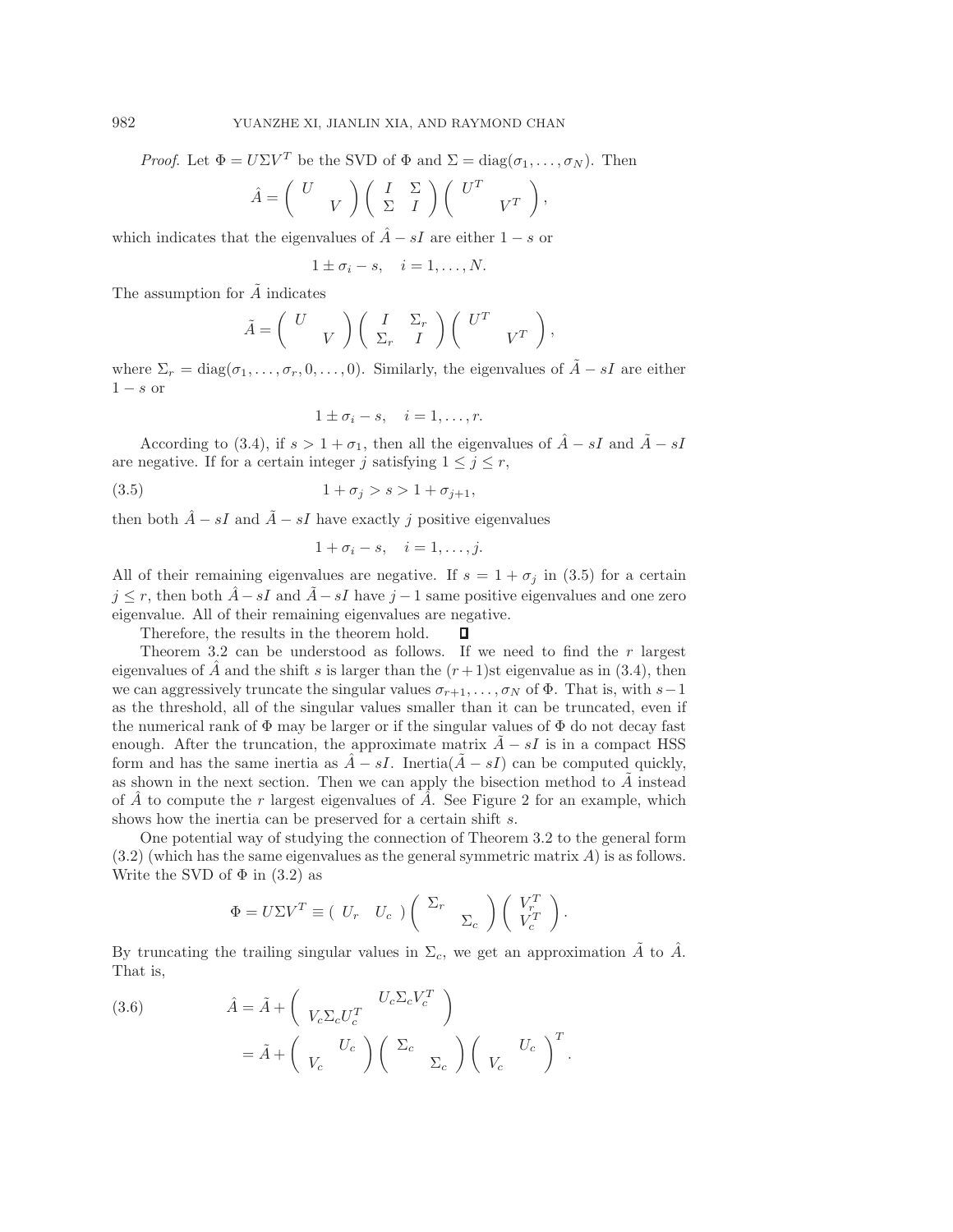

<span id="page-9-0"></span>FIG. 2. Truncation of the singular values  $\sigma_i$  of  $\Phi$  and the eigenvalues of  $\tilde{A}$  − sI and  $\tilde{A}$  − sI, which indicate that  $\tilde{A}$  – sI and  $\hat{A}$  – sI have the same inertia.

Assume the eigenvalues of A (and  $\hat{A}$ ) are  $\lambda_1 \geq \lambda_2 \geq \cdots \geq \lambda_n$ , and those of A are  $\tilde{\lambda}_1 \geq \tilde{\lambda}_2 \geq \cdots \geq \tilde{\lambda}_n$ . According to [\(3.6\)](#page-8-1),  $\hat{A}$  is equal to  $\tilde{A}$  plus a symmetric low-rank update. Then the interlacing property of the eigenvalues (e.g., [\[15,](#page-21-0) p. 443]) means

$$
\lambda_i \geq \tilde{\lambda}_i, \quad i = 1, 2, \dots, n.
$$

In fact, the removal of one singular value of  $\Phi$  has the effect of shifting each  $\lambda_i$  toward  $\lambda_{i+1}$ . If the eigenvalues of  $A_{11}$  and  $A_{22}$  do not significantly vary, then [\(3.2\)](#page-7-3) can be approximately related to the form in [\(3.3\)](#page-7-0) after scaling. Thus, it is possible for such an aggressive low-rank truncation to roughly hold (in a weaker form) for more general cases.

In Figures  $3-4$ , we use an example to demonstrate this possibility, where A has order  $n = 1000$  and is the product of a random matrix with its transpose. The eigenvalues of A are shown in Figure [3\(](#page-10-0)a). The singular values of  $\Phi$  are shown in Figure [3\(](#page-10-0)b) and do not decay quickly.

If we truncate most of the singular values of  $\Phi$  and keep only the leading r of them, the impact on the leading  $r$  eigenvalues of  $A$  is not very significant. In Figure [4,](#page-10-1) for  $r = 2, 4, 8, 16$ , we can observe that the leading r eigenvalues of A are quite close to those of A. That is, the shifting of the leading  $r$  eigenvalues is much smaller than that of the remaining ones. When  $r = 16$ , the two leading eigenvalues have more than four digits of accuracy. Then, if only a small number of the largest eigenvalues are desired, we can potentially truncate the off-diagonal singular values aggressively. In this case, if the shift  $s$  is not too far from the largest eigenvalues, we can accurately evaluate the inertia of  $A - sI$  via that of  $A - sI$ . In fact, Figure [4](#page-10-1) shows a significant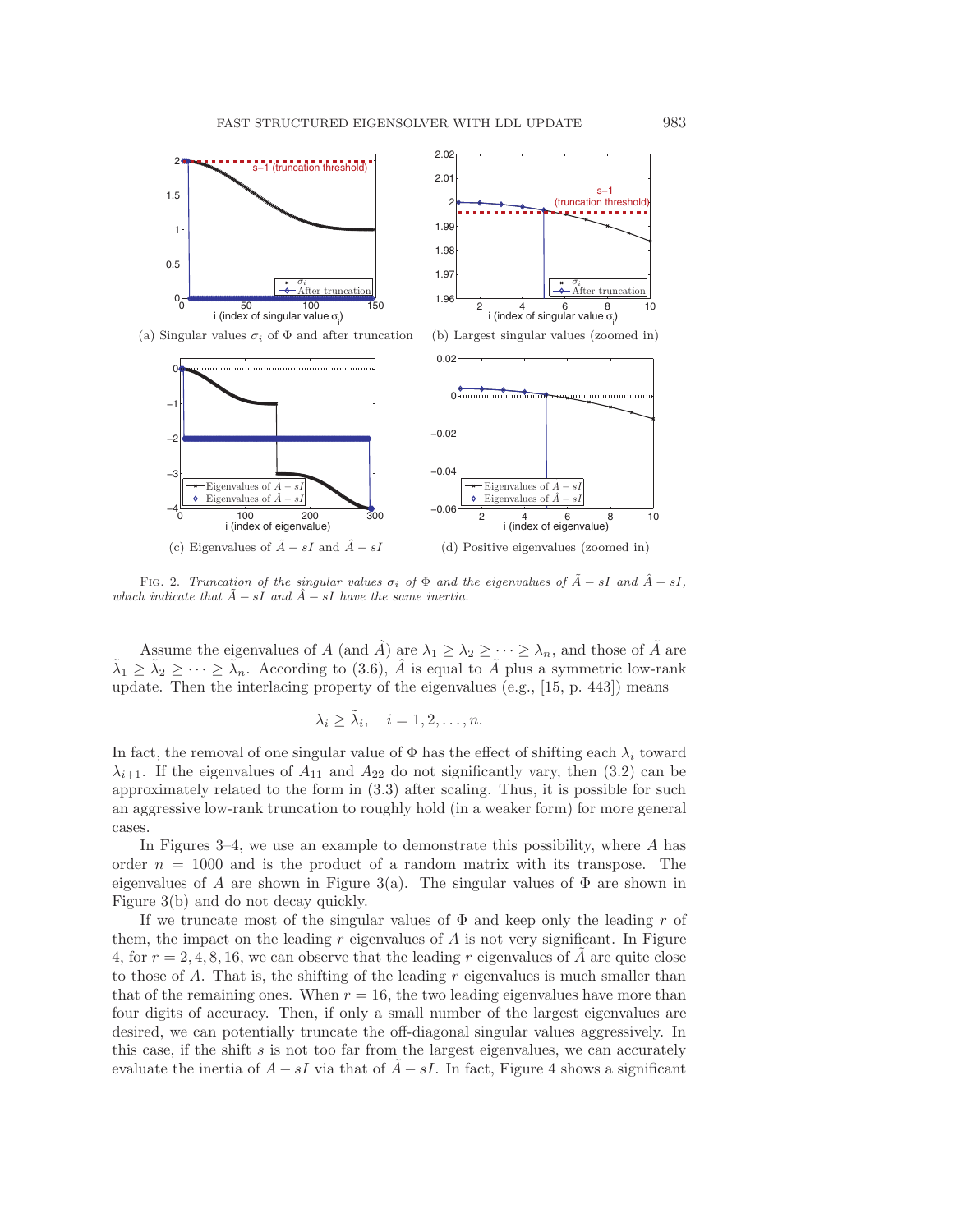

<span id="page-10-0"></span>FIG. 3. Eigenvalues of A and singular values of  $\Phi$  for an example, where A is the product of a random matrix with its transpose.



<span id="page-10-1"></span>FIG. 4. The eigenvalues  $\lambda_i$  of A in Figure [3](#page-10-0) and the eigenvalues  $\tilde{\lambda}_i$  of  $\tilde{A}$  with only the leading r singular values of  $\Phi$  kept in the compression of  $\Phi$ .

gap between the leading r eigenvalues of  $\tilde{A}$  and the remaining ones, which indicates a wide range for the choice of s.

Although a full analytical justification of such an effect for general A is not yet available, we expect the results here to serve as a first effort in the study of lowrank inertia evaluations, and to provide a possible future direction for applying lowrank structures (which were previously applied often to problems with the low-rank property). We expect to extend the analysis in future work, probably in a weaker form. The experiments in section [5](#page-15-0) give further numerical support for this potential, including the performance for problems without significant low-rank properties.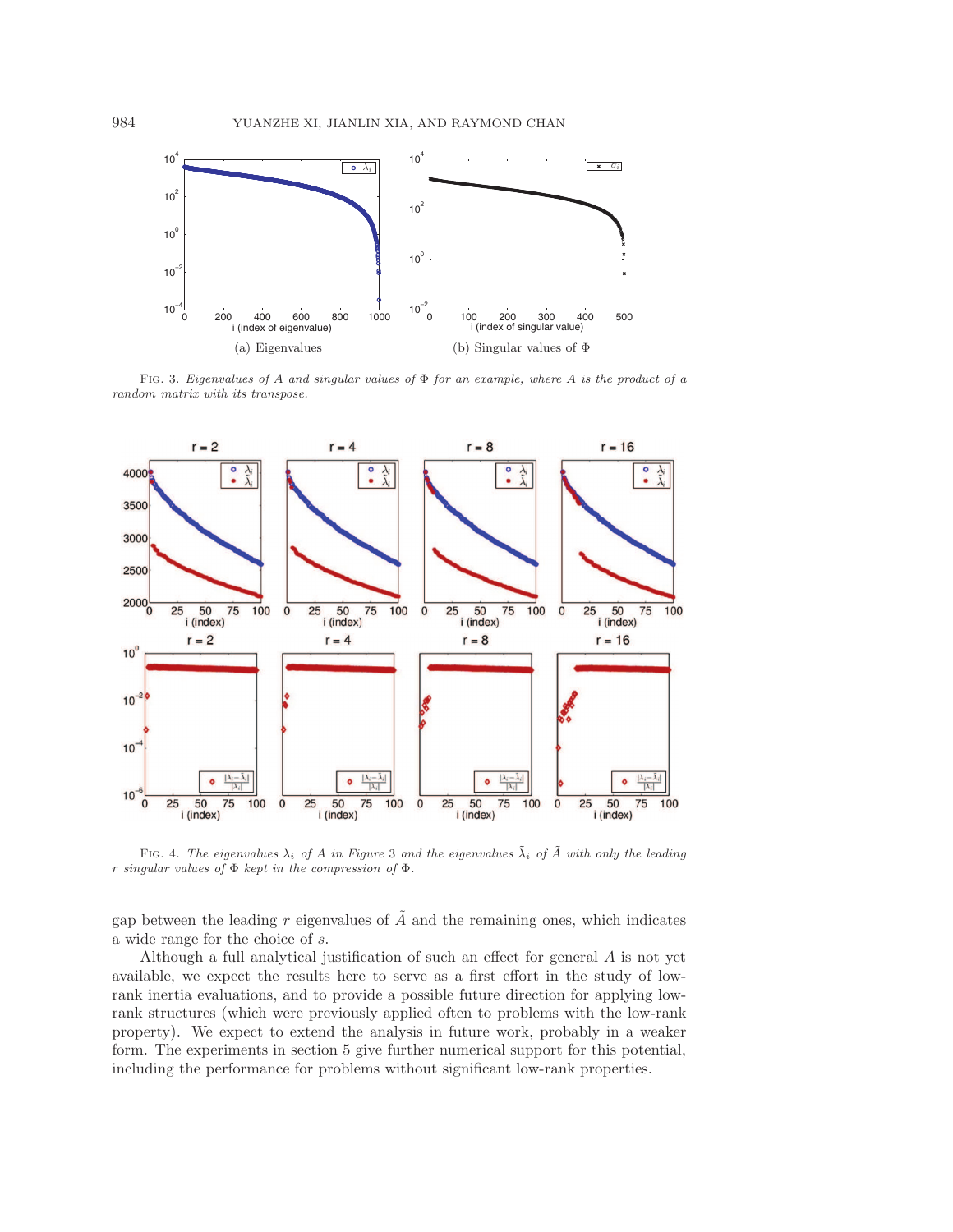*Remark* 3.1. Using a smaller HSS rank in the HSS construction makes both the construction and the factorization in the next section faster. Moreover, a smaller HSS rank also means that we can use more levels in the HSS tree to further improve the performance [\[35\]](#page-22-6).

<span id="page-11-0"></span>4. Fast inertia/LDL update for varying shifts in bisection. Our eigensolver is based on the standard bisection scheme [\[12,](#page-21-18) [28\]](#page-22-0). For example, to find all of the eigenvalues within an interval [a, b), we just need to compute  $\mathbf{n}_-(A-bI)-\mathbf{n}_-(A-aI)$ . Then we bisect the interval and repeat, until the interval size is small enough. In the scheme, a sequence of shifts s is used in evaluating  $n_-(A - sI)$ .

To evaluate the inertia, Sylvester's inertia theorem [\[29\]](#page-22-8) is often used, which states that the inertia is invariant under congruence transformations.

<span id="page-11-1"></span>Theorem 4.1 (Sylvester's inertia theorem). *For a symmetric matrix* A *and any invertible matrix* S*,*

<span id="page-11-3"></span><span id="page-11-2"></span>
$$
Inertia(A) = Inertia(S^TAS).
$$

Thus, if an LDL factorization of A as follows is computed,

$$
(4.1) \t\t A = \mathcal{L} \mathcal{D} \mathcal{L}^T,
$$

then Theorem [4.1](#page-11-1) implies that

(4.2) 
$$
\text{Inertia}(A) = \text{Inertia}(\mathcal{D}).
$$

Here, we focus on the fast evaluation of the inertia with a generalized LDL factorization of the HSS approximation to  $A - sI$ , and especially the update of the factorization (and thus the inertia) when the shift s varies. For notational convenience, we use A to also represent its HSS approximation.

4.1. Fast inertia evaluation with HSS LDL factorization. For the purpose of illustrating how to quickly evaluate  $\text{Inertia}(A)$  and how to update it with varying shifts s in the next subsection, we first briefly show the generalized LDL factorization of A. The factorization is a direct modification of the generalized Cholesky factorization in [\[37\]](#page-22-1). A similar version is also mentioned in [\[1,](#page-21-7) [2\]](#page-21-8) without an actual implementation. Other variants for  $\mathcal{H}_l$ -matrices can be found in [\[1,](#page-21-7) [2\]](#page-21-8). (Here, we are primarily interested in updating the factorization.) This generalized LDL factorization is not a standard LDL factorization, but can be written as  $(4.1)$  with  $\mathcal L$  given by the product of a sequence of small orthogonal and triangular matrices.

<span id="page-11-4"></span>The scheme traverses the nodes i of the HSS tree  $\mathcal T$  following its postordering. If i is a leaf of  $\mathcal{T}$ , compute a QL factorization of  $U_i$ :

(4.3) 
$$
U_i = \bar{Q}_i \begin{pmatrix} 0 \\ \bar{U}_i \end{pmatrix}.
$$

<span id="page-11-5"></span>(This step is included for a general HSS form as in  $[7]$ . In our case,  $U_i$  already has orthonormal columns.) Then let

(4.4) 
$$
\bar{D}_i = \bar{Q}_i^T D_i \bar{Q}_i \equiv \begin{pmatrix} \bar{D}_{i;1,1} & \bar{D}_{i;1,2} \\ \bar{D}_{i;2,1} & \bar{D}_{i;2,2} \end{pmatrix},
$$

where  $\bar{D}_i$  is partitioned so that  $\bar{D}_{i;2,2}$  is a square matrix and has the same row size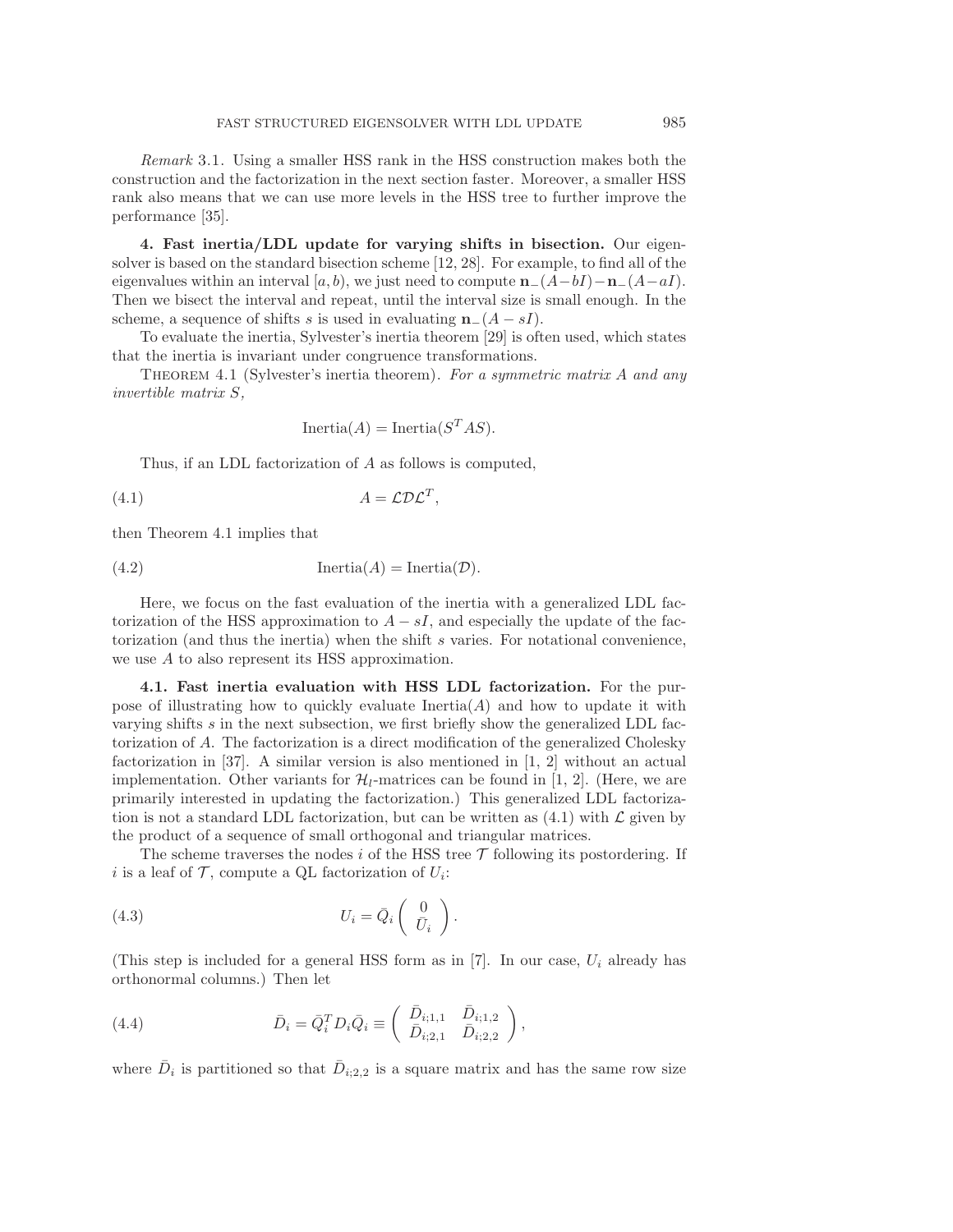as  $\bar{U}_i$ . Compute an LDL factorization

(4.5) 
$$
\bar{D}_{i;1,1} = \hat{L}_{i;1,1} \hat{D}_i \hat{L}_{i;1,1}^T.
$$

<span id="page-12-1"></span>This yields

$$
(4.6) \qquad \begin{pmatrix} \bar{D}_{i;1,1} & \bar{D}_{i;1,2} \\ \bar{D}_{i;2,1} & \bar{D}_{i;2,2} \end{pmatrix} = \begin{pmatrix} \hat{L}_{i;1,1} \\ \hat{L}_{i;2,1} & I \end{pmatrix} \begin{pmatrix} \hat{D}_{i} \\ S_{i} \end{pmatrix} \begin{pmatrix} \hat{L}_{i;1,1}^{T} & \hat{L}_{i;2,1}^{T} \\ I \end{pmatrix},
$$

where

<span id="page-12-4"></span><span id="page-12-3"></span>
$$
S_i = \bar{D}_{i;2,2} - \hat{L}_{i;2,1} \hat{D}_i \hat{L}_{i;2,1}^T, \quad \hat{L}_{i;2,1} = \bar{D}_{i;2,1} (\hat{D}_i \hat{L}_{i;1,1}^T)^{-1}.
$$

If i is a nonleaf node with children  $c_1$  and  $c_2$ , let

(4.7) 
$$
\tilde{D}_i = \begin{pmatrix} S_{c_1} & \bar{U}_{c_1} B_{c_1} \bar{U}_{c_2}^T \\ \bar{U}_{c_2} B_{c_1}^T \bar{U}_{c_1}^T & S_{c_2} \end{pmatrix}, \quad \tilde{U}_i = \begin{pmatrix} \bar{U}_{c_1} R_{c_1} \\ \bar{U}_{c_2} R_{c_2} \end{pmatrix}.
$$

We can then remove  $c_1$  and  $c_2$  from  $\mathcal T$ . By induction, i becomes a new leaf with the associated generators  $\tilde{D}_i$ ,  $\tilde{U}_i$ ,  $R_i$ ,  $B_i$ . Repeat the above process on node *i*. When  $i = root(T)$  is reached, compute an LDL factorization

$$
(4.8) \qquad \qquad \tilde{D}_i = \hat{L}_i \hat{D}_i \hat{L}_i^T.
$$

See Figure [5](#page-13-0) for a demonstration.

This factorization can be represented in the form of  $(4.1)$ , where  $\mathcal L$  is given by  $\bar{Q}_i$ ,  $\hat{L}_{i;1,1}$ , etc., and  $D$  is a diagonal matrix with the diagonal given by the diagonal matrices  $\hat{D}_i$  for all nodes *i*. Thus, [\(4.2\)](#page-11-3) still holds. Unlike in [\[37\]](#page-22-1), here we do not need to store  $\mathcal{L}$ . The cost of the scheme is  $O(r^2n)$ , with r the HSS rank of A.

<span id="page-12-0"></span>Next, the inertia is counted with the  $\hat{D}_i$  matrices as follows.

Theorem 4.2. *After the generalized HSS LDL factorization, we have*

<span id="page-12-2"></span>
$$
\text{Inertia}(A) = \sum_{i=1}^{k} \text{Inertia}(\hat{D}_i),
$$

*where*  $k = \text{root}(\mathcal{T})$  *and*  $\hat{D}_i$  *is given in* [\(4.6\)](#page-12-1) *or* [\(4.8\)](#page-12-2).

*Proof.* The matrix resulting from the removal of a node in the factorization process is a called a reduced HSS matrix in  $[36]$  (Figure [5\(](#page-13-0)e)). Let

- $H^{(l_{\text{max}})} \equiv A$  be the initial HSS form, where  $\mathcal{T}$  has  $l_{\text{max}}$  levels;
- $H^{(l)}$  be the reduced matrix resulting from the partial elimination of  $H^{(l+1)}$ due to the removal of all the nodes at level  $l + 1$  of  $\mathcal{T}$ ;
- $P^{(l)}$  be an appropriate permutation matrix that merges the remaining blocks (from the partial elimination of  $H^{(l+1)}$ ) corresponding to all the siblings at level  $l + 1$  to form  $H^{(l)}$ ;
- $Q^{(l)}$  be a block diagonal matrix consisting of part of the factors:

$$
Q^{(l)} = \text{diag}\left(\bar{Q}_{i_1}^T \left( \begin{array}{cc} \hat{L}_{i_1;1,1} & \\ \hat{L}_{i_1;2,1} & I \end{array} \right), \ldots, \bar{Q}_{i_\mu}^T \left( \begin{array}{cc} \hat{L}_{i_\mu;1,1} & \\ \hat{L}_{i_\mu;2,1} & I \end{array} \right) \right),
$$

where  $i_1,\ldots,i_\mu$  are the nodes at level  $l+1$  of  $\mathcal{T}$ .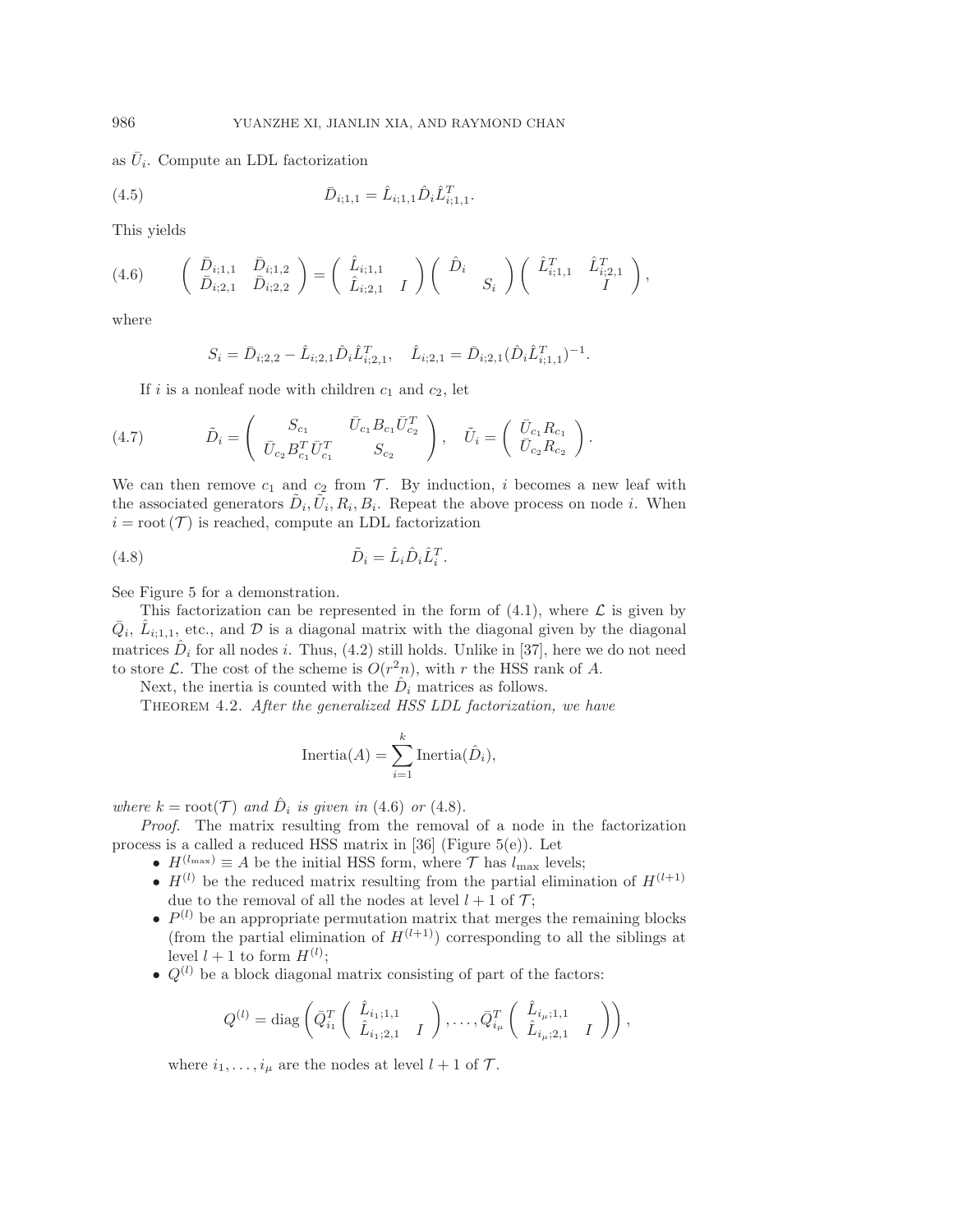



(a) Introduce zeros into off-diagonal blocks (b) Partially factorize diagonal blocks





(d) Blocks remaining to be factorized (e) Form a reduced HSS matrix

<span id="page-13-0"></span>

Fig. 5. Illustration of the generalized LDL factorization scheme based on [\[37\]](#page-22-1) and the inertia count for an HSS matrix.

With a mechanism similar to that in [\[36\]](#page-22-9), it can be shown that the generalized HSS LDL factorization can be represented recursively as

$$
(P^{(l)}Q^{(l)})H^{(l+1)}(P^{(l)}Q^{(l)})^T = \left(\begin{array}{cc} \text{diag}(\hat{D}_{i_1},\ldots,\hat{D}_{i_\mu}) & H^{(l)} \end{array}\right).
$$

According to Theorem [4.1,](#page-11-1) we then have

$$
\text{Inertia}(H^{(l+1)}) = \text{Inertia}\left(\begin{array}{c}\text{diag}(\hat{D}_{i_1},\ldots,\hat{D}_{i_\mu})\\
H^{(l)}\end{array}\right)
$$

$$
= \text{Inertia}(H^{(l)}) + \sum_{i:\text{ all nodes at level }l} \text{Inertia}(\hat{D}_i).
$$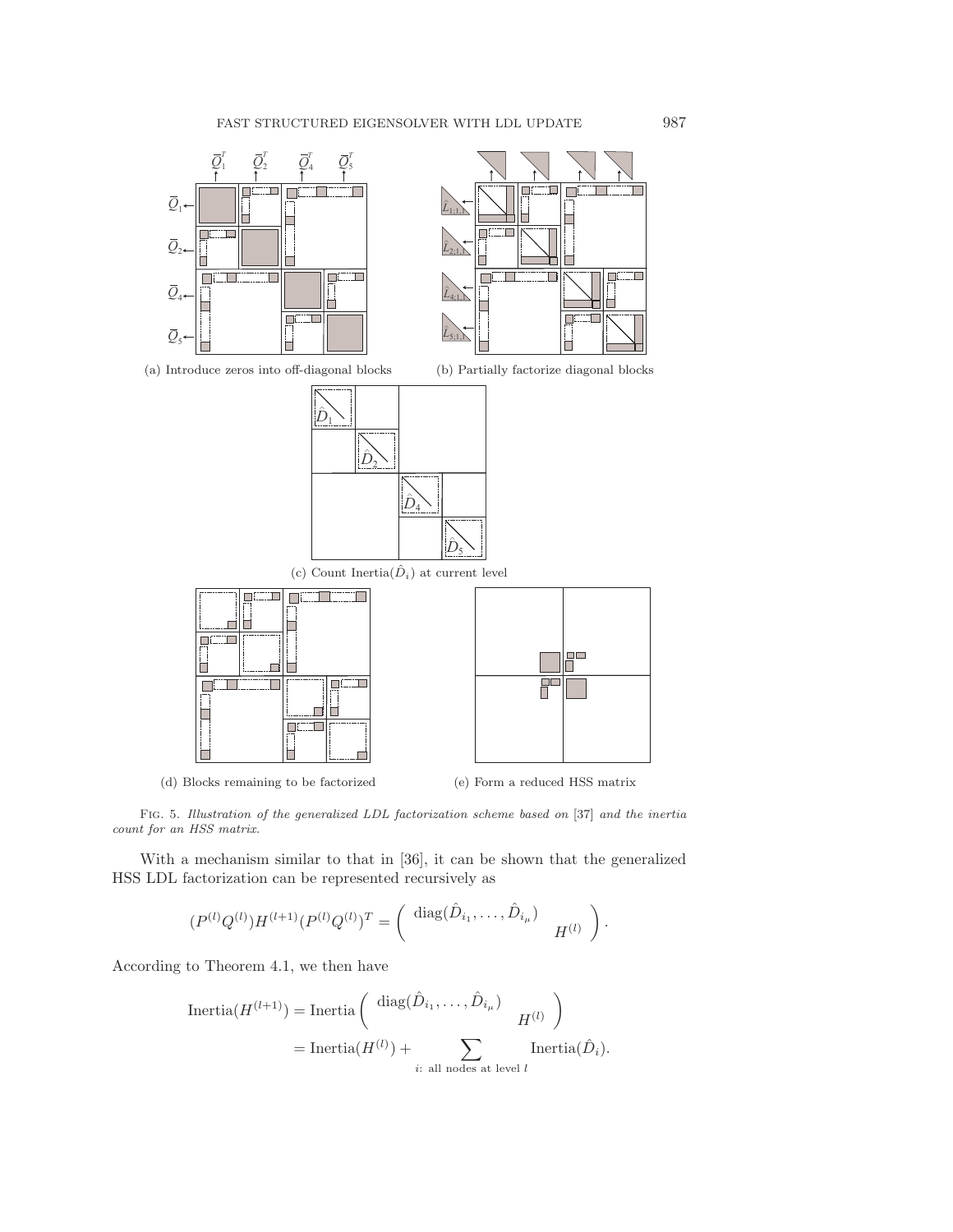Thus,

Inertia(A) = Inertia(
$$
H^{(l_{\text{max}})}
$$
)  
\n
$$
= \sum_{l=l_{\text{max}}}^{0} \left( \sum_{i:\text{ all nodes at level } l} \text{Inertia}(\hat{D}_i) \right)
$$
\n
$$
= \sum_{i=1}^{k} \text{Inertia}(\hat{D}_i). \qquad \Box
$$

*Remark* 4.1. In the generalized HSS LDL factorization, the orthogonal transformations  $(4.3)$ – $(4.4)$  for introducing zeros into the off-diagonal blocks are stable. The regular LDL factorization is applied to only the small diagonal blocks  $\bar{D}_{i;1,1}$  as in [\(4.5\)](#page-12-3). In our algorithm, for stability, we incorporate the Bunch–Kaufman pivoting [\[5\]](#page-21-19) in the LDL factorization of  $\bar{D}_{i;1,1}$ . The LDL factorization then actually looks like  $P_i^T \bar{D}_{i;1,1} P_i = \bar{L}_i \hat{D}_i \bar{L}_{i;1}^T$ , where  $P_i$  is a permutation matrix. Thus, in [\(4.5\)](#page-12-3), we eventually have  $\hat{L}_{i;1,1} \equiv P_i \overline{L}_i$ . In addition, it is shown in [\[34\]](#page-22-5) that such types of HSS factorizations usually have much better stability than standard dense factorizations (for the same matrix) due to the hierarchical structure and the use of orthogonal off-diagonal operations.

4.2. Fast inertia/LDL update for varying shifts. Next, we show how to quickly update the generalized HSS LDL factorization of A in order to get that of  $A-sI$  in bisection. This enables us to update the inertia evaluation for different shifts s. We make the following essential observations for the major steps when multiple shifts are involved.

- 1. For all the nodes i of  $\mathcal T$ , the zero introduction step [\(4.3\)](#page-11-4) is identical.
- 2. For all the leaves i of  $\mathcal T$ , the diagonal update step [\(4.4\)](#page-11-5) is identical up to a diagonal update  $-sI$  to  $\overline{D}_i$ , since

<span id="page-14-0"></span>(4.9) 
$$
\overline{Q}_i^T (D_i - sI) \overline{Q}_i = \overline{D}_i - sI.
$$

(For all the nonleaf nodes *i* of  $\mathcal{T}$ , it is also possible to save, since  $\bar{U}_{c_1}B_{c_1}\bar{U}_{c_2}^T$ in [\(4.7\)](#page-12-4) remains the same. We do not yet take advantage of this feature.)

3. For all the nodes i of  $\mathcal T$ , the merging step [\(4.7\)](#page-12-4) is identical (in terms of the multiplications).

Thus, the results in steps [\(4.3\)](#page-11-4) and [\(4.7\)](#page-12-4) only need to be computed once and then remain the same for multiple s. The result in step  $(4.4)$  is also computed once (for half of the nodes) and can then be updated for multiple s with little additional work. That is, we can first store the appropriate results from the generalized LDL factorization of A in a precomputation. The results are then used to quickly update the factorization in order to get that of  $A - sI$ . See Algorithms [1](#page-15-1) and [2.](#page-15-2) Notice that some steps in Algorithm [1](#page-15-1) are totally omitted in Algorithm [2.](#page-15-2) Also in practice, the precomputation is done for the first shift s.

The difference between the precomputation and the additional factorizations can also be clearly seen from Table [1,](#page-15-3) where we list the costs of the major operations in the factorization. The saving in the cost of the LDL factorization for each s can be counted accordingly. In fact, the precomputation and each additional factorization cost about  $\xi_1 = \frac{68}{3}kr^3 = \frac{68}{3}r^2n$  and  $\xi_2 = \frac{28}{3}kr^3 = \frac{28}{3}r^2n$  flops, respectively, where the low order terms have been dropped. Thus,

$$
\frac{\xi_2}{\xi_1} = \frac{\frac{28}{3}r^2n}{\frac{68}{3}r^2n} \approx 41\%.
$$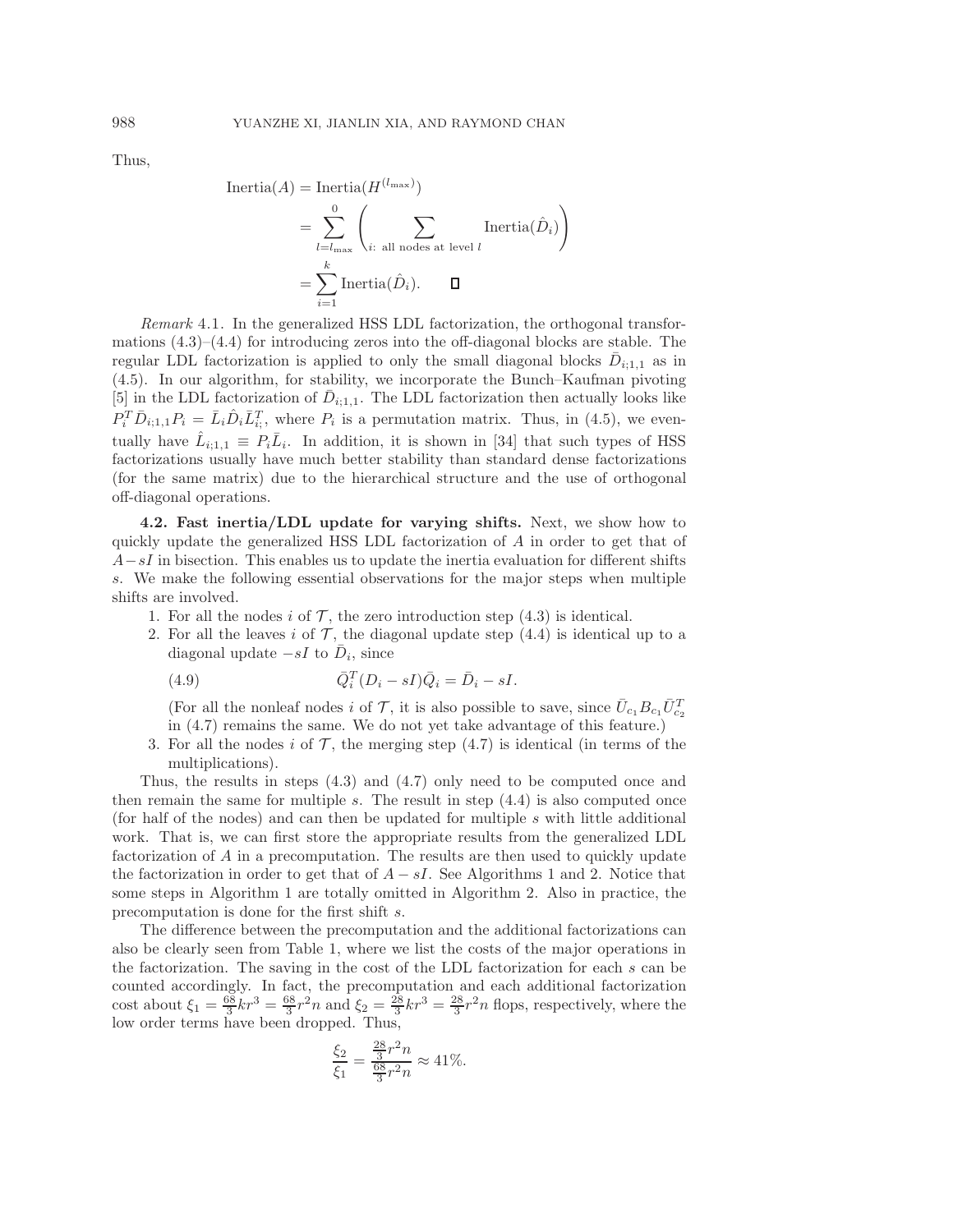<span id="page-15-1"></span>Algorithm 1. Precomputation (generalized LDL factorization of A)

|     | 1: <b>procedure</b> (Input: HSS generators for $A$ ; output: stored results)                          |
|-----|-------------------------------------------------------------------------------------------------------|
| 2:  | for node i from 1 to $k-1$ do<br>$\triangleright k \equiv \text{root}(\mathcal{T})$                   |
| 3:  | Compute $(4.3)$ – $(4.6)$ $\rightarrow$ <i>Some results are not needed by Algorithm 2</i>             |
| 4:  | <b>if</b> is a nonleaf node then                                                                      |
| 5:  | $D_i \leftarrow \tilde{D}_i, U_i \leftarrow \tilde{U}_i$ for $\tilde{D}_i$ and $\tilde{U}_i$ in (4.7) |
| 6:  | Store $\overline{Q}_i$ and $F_i = \overline{U}_{c_1} B_{c_1} \overline{U}_{c_2}^T$                    |
| 7:  | else                                                                                                  |
| 8:  | Store $D_i$                                                                                           |
| 9:  | end if                                                                                                |
| 10: | end for                                                                                               |
|     | 11: end procedure                                                                                     |

<span id="page-15-2"></span>ALGORITHM 2. FAST EVALUATION OF Inertia $(A - sI)$ 

|     |                                                                                                                            | 1: <b>procedure</b> (Input: stored results and a shift s; output: $\mathcal{I} \equiv$ Inertia $(A - sI)$ ) |                                                    |
|-----|----------------------------------------------------------------------------------------------------------------------------|-------------------------------------------------------------------------------------------------------------|----------------------------------------------------|
| 2:  | $\mathcal{I} \leftarrow 0$                                                                                                 |                                                                                                             |                                                    |
| 3:  | for node <i>i</i> from 1 to $k-1$ do                                                                                       |                                                                                                             | $\triangleright k \equiv \text{root}(\mathcal{T})$ |
| 4:  | if $i$ is a leaf then                                                                                                      | $\triangleright$ Reusing stored result from line 8 of Algorithm 1                                           |                                                    |
| 5:  | $D_i \leftarrow D_i - sI$                                                                                                  |                                                                                                             |                                                    |
| 6:  | else                                                                                                                       | $\triangleright$ Reusing stored result from line 6 of Algorithm 1                                           |                                                    |
| 7:  | $\bar{D}_i \leftarrow \bar{Q}_i^T \left( \begin{array}{cc} S_{c_1} & F_i \\ F_i^T & S_{c_2} \end{array} \right) \bar{Q}_i$ |                                                                                                             |                                                    |
| 8:  | end if                                                                                                                     |                                                                                                             |                                                    |
| 9:  | Compute $(4.5)$ – $(4.6)$                                                                                                  |                                                                                                             |                                                    |
| 10: | $\mathcal{I} \leftarrow \mathcal{I} + \text{Inertia}(\hat{D}_i)$                                                           |                                                                                                             |                                                    |
| 11: | end for                                                                                                                    |                                                                                                             |                                                    |
| 12: | $\bar{D}_k = \hat{L}_k \hat{D}_k \hat{L}_k^T$                                                                              |                                                                                                             |                                                    |
| 13: | $\mathcal{I} \leftarrow \mathcal{I} + \text{Inertia}(\hat{D}_k)$                                                           |                                                                                                             |                                                    |
|     | 14: end procedure                                                                                                          |                                                                                                             |                                                    |

TABLE 1

<span id="page-15-3"></span>Flops (leading terms only) of the major steps in the HSS LDL factorization, where we assume that the leaf level  $D_i$  generators have sizes  $2r$  and the HSS rank is r.

| Operation | Flops                        | Number of times used |                      |  |  |  |
|-----------|------------------------------|----------------------|----------------------|--|--|--|
|           |                              | Precomputation       | Each $s$             |  |  |  |
| (4.3)     | $\frac{10r^3}{3}$<br>$12r^3$ | $\times k$           |                      |  |  |  |
| (4.4)     |                              | $\times k$           | $\times \frac{k}{2}$ |  |  |  |
| (4.5)     | $rac{r^3}{3r^3}$<br>$8r^3$   | $\times k$           | $\times k$           |  |  |  |
| (4.6)     |                              | $\times k$           | $\times k$           |  |  |  |
| 4.7       |                              | $\times \frac{k}{2}$ |                      |  |  |  |

That is, after the precomputation, the factorization for each s can save nearly 60% of the work. In fact, the saving may be even bigger, due to the statement below [\(4.9\)](#page-14-0).

The complexity of finding one eigenvalue is  $O(r^2n)$ , where we assume that the number of bisection steps for each eigenvalue is bounded.

<span id="page-15-0"></span>5. Numerical experiments. We use some examples to demonstrate the complexity and the accuracy of our structured eigensolver. The following notation is used in the tests: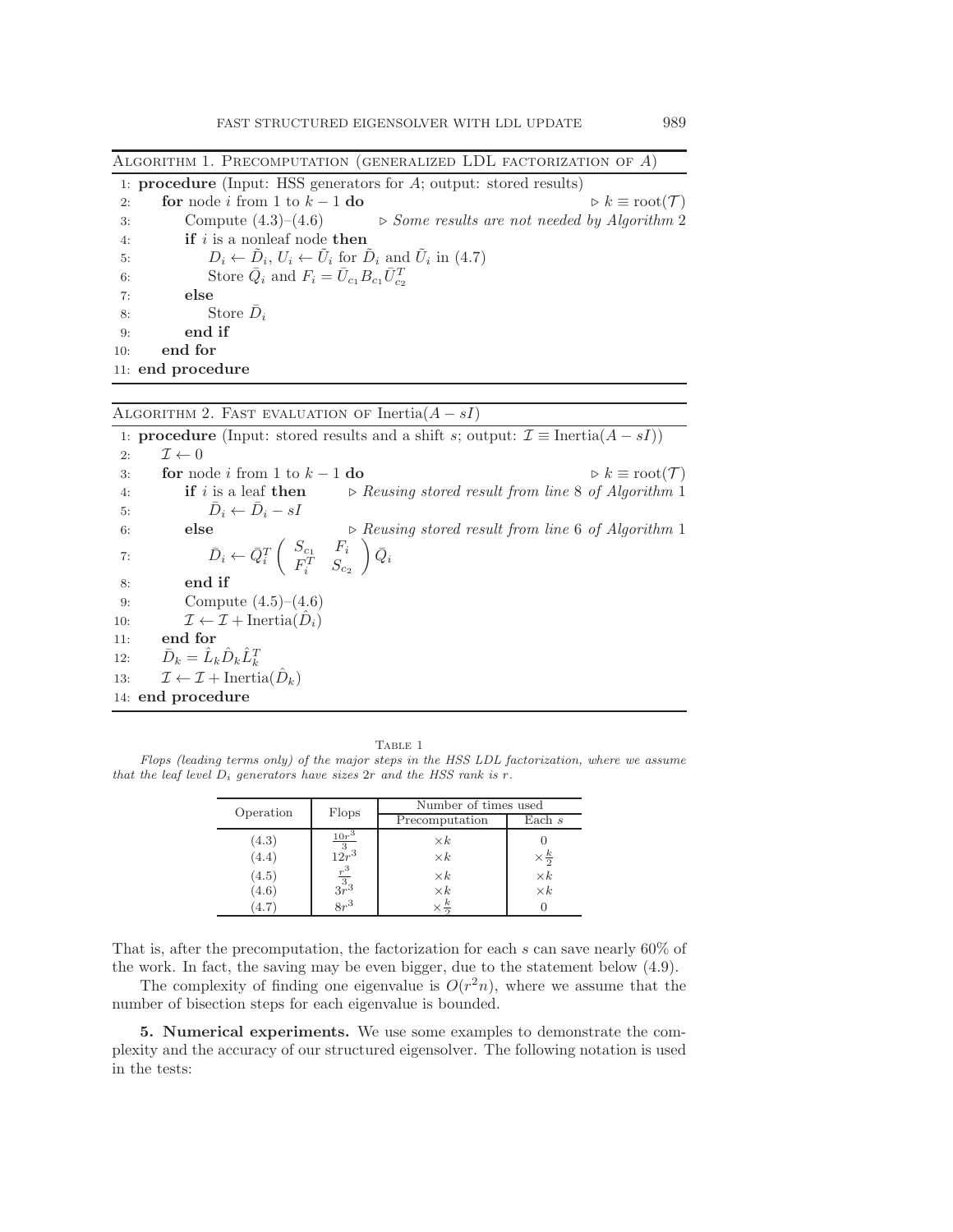## 990 YUANZHE XI, JIANLIN XIA, AND RAYMOND CHAN

- n: the order of the matrix A under consideration;
- m: the size of the leaf level diagonal blocks in an HSS approximation;
- $\tilde{r}$ : the initial sampling size or rank estimate in the off-diagonal compression in adaptive randomized HSS constructions;
- $\tau$ : the relative tolerance for off-diagonal compression;
- $\delta$ : the minimal interval length in bisection;
- $\lambda_i$  or  $\lambda_i(A)$ : the eigenvalues of A ordered from the largest  $(\lambda_1)$  to the smallest  $(\lambda_n)$  (here, we use the results from the MATLAB function eig as these exact eigenvalues);
- $\tilde{\lambda}_i$ : the computed numerical eigenvalue with our eigensolver;
- x: the vector of all the (or selected) eigenvalues  $\lambda_i$ ;
- $\tilde{x}$ : the vector of all the (or selected) computed eigenvalues  $\tilde{\lambda}_i$ ;
- γ: the relative error  $\frac{||x-\tilde{x}||_2}{||x||_2};$
- AHSS: the adaptive HSS construction mentioned at the beginning of section [2.2;](#page-4-2) AMFHSS: the adaptive matrix-free HSS construction in the remaining part of section [2.2;](#page-4-2)

<span id="page-16-0"></span>NEW: our new eigensolver with either AHSS or AMFHSS for the HSS construction. *Example* 1. We start with an illustration of the feasibility of using a compact HSS approximation for the inertia evaluation of a matrix  $A$  (with shifts), when the offdiagonal numerical ranks of A are not very small. Consider the following Helmholtz equation defined in a three-dimensional cube  $\Omega$ :

$$
\left(-\Delta - \frac{\omega^2}{v(x)^2}\right)u(x,\omega) = f(x,\omega),
$$
  
  $u = 0$  on  $\delta\Omega,$ 

where  $v(x)$  is the velocity and  $\omega = 10$ Hz is the angular frequency. The matrix A under consideration is the last Schur complement in the factorization of the discretized matrix on a  $30 \times 30 \times 30$  mesh after the nested dissection ordering. A has size  $n = 900$ and is symmetric and indefinite.

It is known that the off-diagonal singular values of A usually do not decay fast enough in these three-dimensional cases, such that the off-diagonal numerical ranks (with a small tolerance  $\tau$ ) are not small [\[32\]](#page-22-10). Figure [6\(](#page-17-0)a) shows the first 100 singular values of  $\Phi = A|_{(1:450)\times(451:900)}$ . For  $\tau = 10^{-4}$ , the numerical rank of  $\Phi$  is already about 94.

Even so, we can still construct a compact HSS approximation  $\tilde{A}$  to A so as to accurately evaluate the inertia of  $A - sI$  for some shifts s. For example, when  $\mathcal T$ has two levels and  $s \in (\lambda_{i+1}(A), \lambda_i(A))$  for  $i = 10$  and 100, we plot the difference  $|\mathbf{n}_-(A-sI)-\mathbf{n}_-(A-sI)|$  in Figures [6\(](#page-17-0)b)–(c). Clearly, if we manually set a numerical rank r for  $\Phi$  to be about 35, we can already get  $\mathbf{n}_-(A-sI) = \mathbf{n}_-(A-sI)$ . Even the choices of  $r = 1$  in Figure [6\(](#page-17-0)b) and  $r = 8$  in Figure 6(c) give quite close estimates to  $n_-(A - sI)$ , where  $|n_-(A - sI) - n_-(A - sI)| = 2$ .

<span id="page-16-2"></span>*Example* 2. Next, we look at a symmetric Toeplitz matrix T with its first column given by

<span id="page-16-1"></span>
$$
t_{0:n-1} = \text{randn}(n, 1).
$$

To find the eigenvalues of  $T$ , we first convert it into the following matrix (called *Cauchy-like* matrix) by an orthogonal transformation:

$$
(5.1) \t\t\t \t\t \mathcal{C} = \mathcal{F}_n T \mathcal{F}_n^*,
$$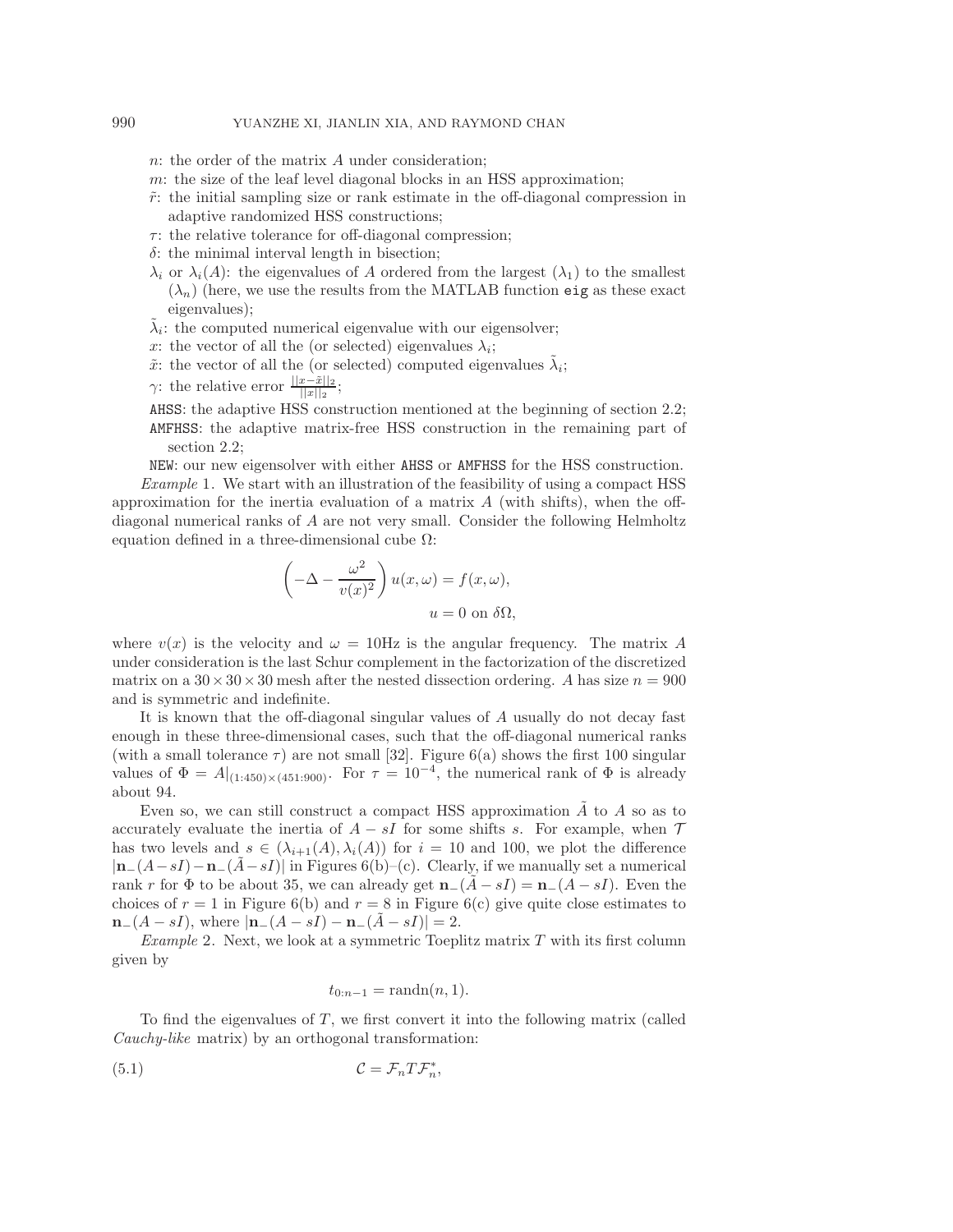

(a) The first 100 singular values  $\sigma_i$  of  $\Phi$ 



<span id="page-17-0"></span>FIG. 6. Example [1:](#page-16-0) Accuracy in the evaluation of Inertia $(A - sI)$  by keeping only a few singular values of  $\Phi = A|_{(1:450)\times(451:900)}$ .

where  $\mathcal{F}_n$  is the order-n normalized inverse discrete Fourier transform matrix

$$
\mathcal{F}_n = \frac{1}{\sqrt{n}} (\omega_n^{2(i-1)(j-1)+i})_{1 \le i,j \le n} \quad \text{with } \omega_n = e^{\frac{\pi i}{n}}, \quad i = \sqrt{-1}.
$$

This choice of  $\mathcal{F}_n$  enables C to remain real and symmetric [\[25,](#page-21-16) Lemma 2(iii)], and the entries of  $\mathcal C$  can be conveniently found with displacement structures [\[14,](#page-21-20) [18,](#page-21-21) [19,](#page-21-22) [21,](#page-21-23) [22,](#page-21-24) [26\]](#page-21-25). In fact, each entry of C can be computed in about  $O(\log n)$  flops on average.

It is known that  $\mathcal C$  has small off-diagonal numerical ranks. In fact, the off-diagonal numerical ranks r (with a given tolerance) satisfy  $r = O(\log n)$  [\[10,](#page-21-15) [25,](#page-21-16) [27,](#page-21-17) [39\]](#page-22-3). This rank property together with the fast matrix-vector multiplication based on [\(5.1\)](#page-16-1) enable us to quickly approximate  $C$  by randomized HSS construction algorithms. In fact, the cost is either  $O(n \log^2 n)$  with AHSS, or  $O(n \log^3 n)$  with AMFHSS. Note that the idea of a rank pattern [\[35\]](#page-22-6) makes the actual performance of the methods better than the estimates, similar to [\[39\]](#page-22-3).

We first demonstrate the performance of the adaptive randomized HSS constructions for C. We compare AHSS and AMFHSS. See Table [2](#page-18-0) and Figure [7.](#page-18-1) Two reference lines corresponding to  $\hat{c}n \log^2 n$  and  $\tilde{c}n \log^3 n$  with appropriate constants  $\hat{c}$  and  $\tilde{c}$  are plotted and marked as  $O(n \log^2 n)$  and  $O(n \log^3 n)$  in Figure [7.](#page-18-1) These two lines are used as references to compare with the slopes of the lines for the flops of AHSS and AMFHSS. The performance of both methods follows the prediction and, in fact, these complexity bounds overestimate the costs.

AHSS is faster, but requires selected entries of  $\mathcal C$ . Here, since the entries of  $\mathcal C$  can be quickly computed, we use AHSS in our Toeplitz eigenvalue solutions.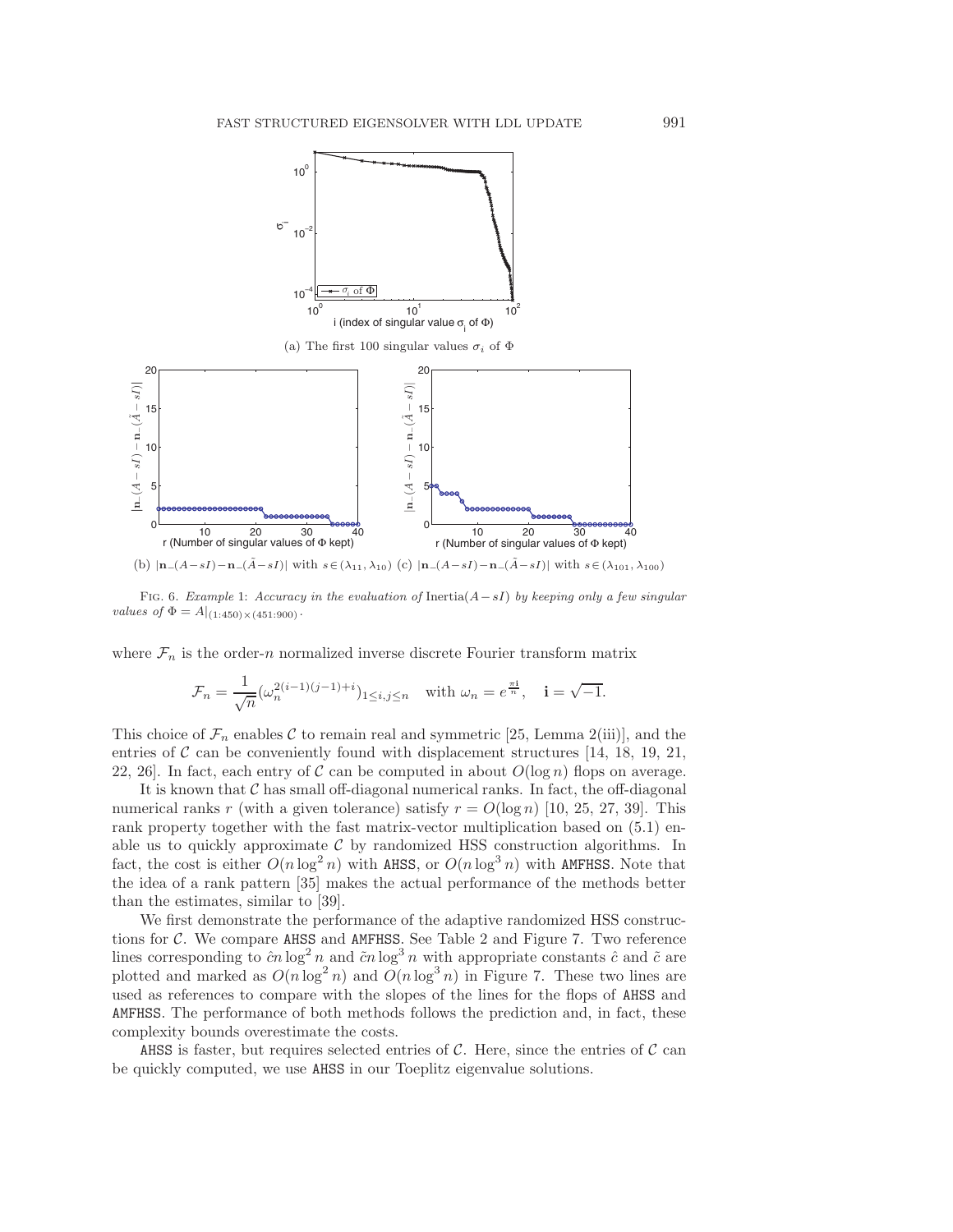TABLE 2

<span id="page-18-0"></span>Example [2:](#page-16-2) Flops of the adaptive HSS construction method AHSS and the adaptive matrix-free version AMFHSS, where  $\tau = 10^{-4}$ ,  $\delta = 10^{-8}$ ,  $m = 40$ , and  $\tilde{r} = 30$ .

|                                                                                           | 80 | 160 | 320 |  |  | 640   1,280   2,560   5,120   10,240   20,480                                                                                                                                   |  |
|-------------------------------------------------------------------------------------------|----|-----|-----|--|--|---------------------------------------------------------------------------------------------------------------------------------------------------------------------------------|--|
| AMFHSS    2.03e6   9.48e6   3.40e7   1.02e8   2.99e8   8.90e8   2.40e9   6.18e9   1.62e10 |    |     |     |  |  |                                                                                                                                                                                 |  |
|                                                                                           |    |     |     |  |  | AHSS $\parallel$ 8.14e5 $\parallel$ 2.10e6 $\parallel$ 4.74e6 $\parallel$ 1.07e7 $\parallel$ 2.20e7 $\parallel$ 4.65e7 $\parallel$ 9.58e7 $\parallel$ 1.99e8 $\parallel$ 4.06e8 |  |



<span id="page-18-1"></span>Fig. 7. Example [2:](#page-16-2) Costs of the HSS construction methods as in Table [2,](#page-18-0) together with the complexity bounds.

TABLE 3

<span id="page-18-2"></span>Example [2:](#page-16-2) Performance of our eigensolver to compute 10 eigenvalues  $\lambda_i$  for  $i =$ 325, 326,..., 334 of the random Toeplitz matrix of order  $n = 1,280$ , where  $m = 40$ ,  $\tilde{r} = 30$ , and  $\delta = 10^{-8}.$ 

|       |                         | $1e-1$                                                                                                         | $1e-2$ | $1e-3$ | $1e-4$          | $1e-5$ | $1e-6$ | $1e - 7$                       | $1e-8$ |
|-------|-------------------------|----------------------------------------------------------------------------------------------------------------|--------|--------|-----------------|--------|--------|--------------------------------|--------|
|       | HSS construction 1.63e7 |                                                                                                                | 1.80e7 |        | $1.94e7$ 2.21e7 |        |        | $2.31e7$   $2.42e7$   $2.47e7$ | 2.51e7 |
| Flops | Precomputation          | 6.52e6                                                                                                         | 8.39e6 | 1.18e7 | 1.19e7          | 1.62e7 | 2.04e7 | 2.41e7                         | 2.72e7 |
|       | $LDL$ per shift         | 1.68e6                                                                                                         | 2.68e6 | 4.49e6 | 4.24e6          | 6.49e6 | 8.77e6 | 1.08e7                         | .25e7  |
|       | Total (all steps)       | 3.72e8                                                                                                         | 6.43e8 | 9.43e8 | 1.09e9          | 1.65e9 | 2.05e9 | 2.52e9                         | 2.92e9 |
|       | Time                    | 6.68e0                                                                                                         | 7.89e0 | 7.16e0 | 8.80e1          | 8.96e0 | 8.77e1 | 8.86e1                         | 8.93e1 |
|       | $\sim$                  | $\left 3.91e-3\right 5.37e-4\left 4.42e-3\right 7.53e-6\left 4.72e-6\right 1.00e-6\left 6.90e-7\right 1.14e-6$ |        |        |                 |        |        |                                |        |

Note that  $\tau = 10^{-4}$  is used in the HSS construction, so that the accuracy of the HSS construction is lower than that used in Toeplitz solutions [\[39\]](#page-22-3). This accuracy is sufficient for our purpose of inertia evaluations here. In fact, Table [3](#page-18-2) shows the performance of NEW for finding some interior eigenvalues of T with different  $\tau$  in the HSS construction. Using  $\tau = 10^{-4}$  costs less than with a higher accuracy such as  $10^{-8}$ , but gives comparable accuracies in the eigenvalue solutions (with the same  $\delta$ ). This is also the case for the tests below.

We would like to mention that a smaller  $\tau$  may be needed for other problems, especially those with clustered eigenvalues. For such cases, the fast bisection method here may be used to provide an initial guess for Newton's method as in [\[11\]](#page-21-26). We expect to study how the choice of  $\tau$  affects the accuracy of clustered eigenvalues in future work.

<span id="page-18-3"></span>*Example* 3. We now consider the Kac–Murdock–Szegö (KMS) Toeplitz matrix T as in [\[30\]](#page-22-11), with its first column given by

$$
t_{i-j} = \rho^{|i-j|}, \quad \rho = 0.5, \quad i = 1, \dots, n, \quad j = 1, \dots, n.
$$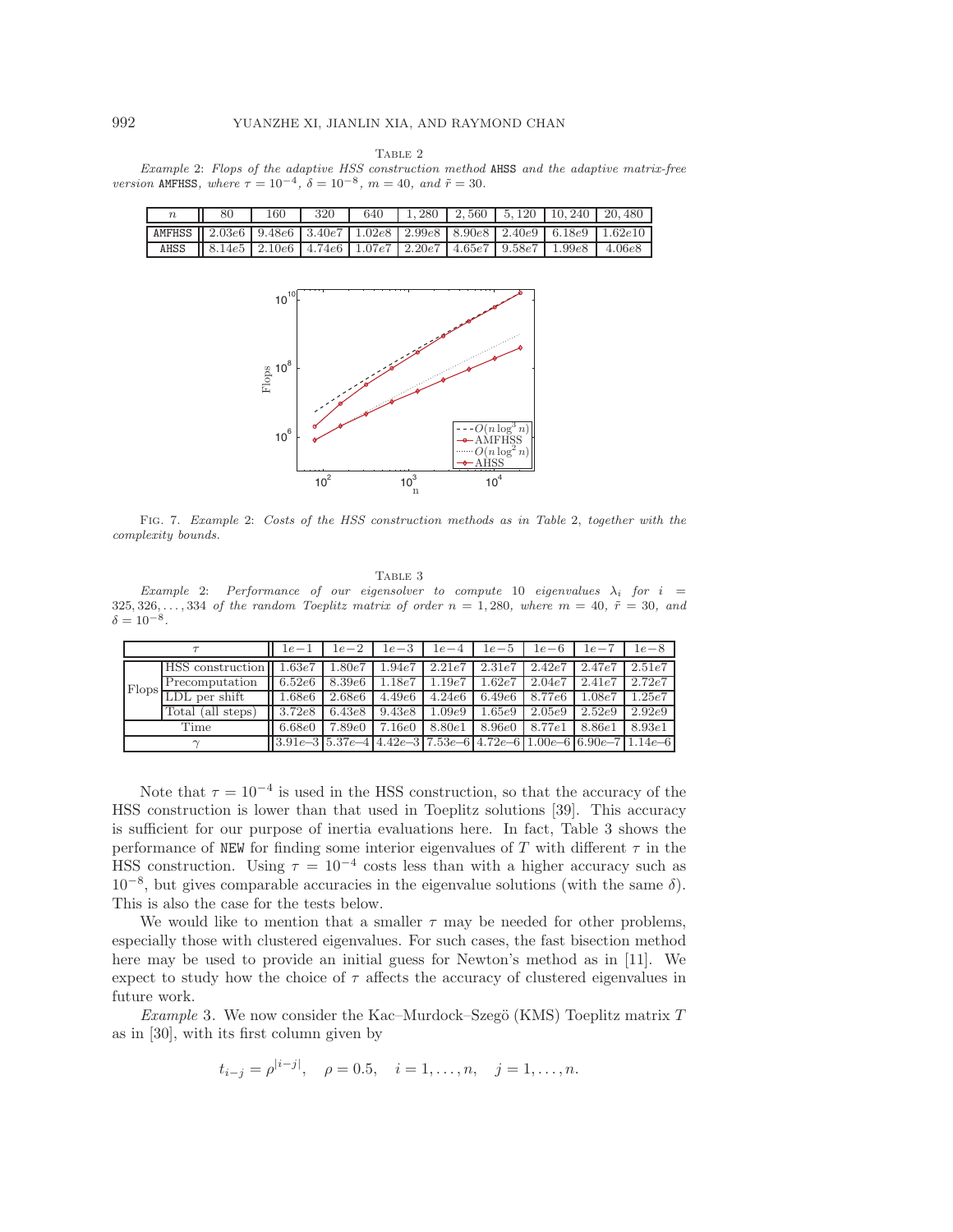TABLE 4

<span id="page-19-0"></span>Example [3:](#page-18-3) Flops, time (in seconds), and relative errors of NEW for finding all the eigenvalues of the KMS matrix of size n, where  $m = 40$ ,  $\tilde{r} = 10$ , and  $\tau = 10^{-4}$ .

| $\boldsymbol{n}$                                                                                              | $\blacksquare$ 80                                                  |  | $160$   320   640   1, 280   2, 560   5, 120   10, 240 |  |  |
|---------------------------------------------------------------------------------------------------------------|--------------------------------------------------------------------|--|--------------------------------------------------------|--|--|
| Flops    $9.08e7$   $3.17e8$   $1.19e9$   $4.72e9$   $1.82e10$   $7.14e\overline{10}$   $2.82e11$   $1.12e12$ |                                                                    |  |                                                        |  |  |
| Time (s)   2.06e0   7.45e0   2.93e1   1.13e2   4.47e2   1.75e3   6.88e3   2.74e4                              |                                                                    |  |                                                        |  |  |
| $\sim$                                                                                                        | $[1.27e-9]1.28e-9]1.38e-9]1.42e-9]1.51e-9]1.62e-9]1.65e-9]1.64e-9$ |  |                                                        |  |  |



<span id="page-19-1"></span>Fig. 8. Example [3:](#page-18-3) Comparison of how the computation time of NEW and eig scales for finding all the eigenvalues of the KMS matrix of size n, where the details for NEW are given in Table [4.](#page-19-0)



<span id="page-19-2"></span>FIG. 9. Example [3:](#page-18-3)  $|\lambda_i - \tilde{\lambda}_i|$  for a 1, 280 × 1, 280 KMS matrix in Example [3,](#page-18-3) where  $\hat{n} = 40$ ,  $\tilde{r} = 10$ , and  $\tau = 10^{-4}$  in NEW.

We first show the performance of NEW for finding all of the eigenvalues. The size of the matrix ranges from 80 to 10, 240. The results (flops, time, and errors) are given in Table [4.](#page-19-0) The cost of NEW scales roughly quadratically. This can also be seen from Figure [8,](#page-19-1) where a reference line for  $O(n^2 \log^2 n)$  is included. Figure [8](#page-19-1) also gives the comparison of the scaling between NEW and the MATLAB function eig, which costs  $O(n^3)$ . NEW is slower since n is not large enough. We expect NEW to be faster for  $n > 4 \times 10^4$ . In fact, when n grows beyond 10, 240, eig runs out of memory which scales as  $O(n^2)$ . On the other hand, NEW needs only about  $O(n)$  memory.

We also plot the absolute difference  $|\lambda_i - \tilde{\lambda}_i|$  for each eigenvalue in Figure [9.](#page-19-2) With  $\delta = 10^{-8}$  or  $\delta = 10^{-15}$ , we can get the desired accuracy. Note that  $\tau = 10^{-4}$  is still sufficient.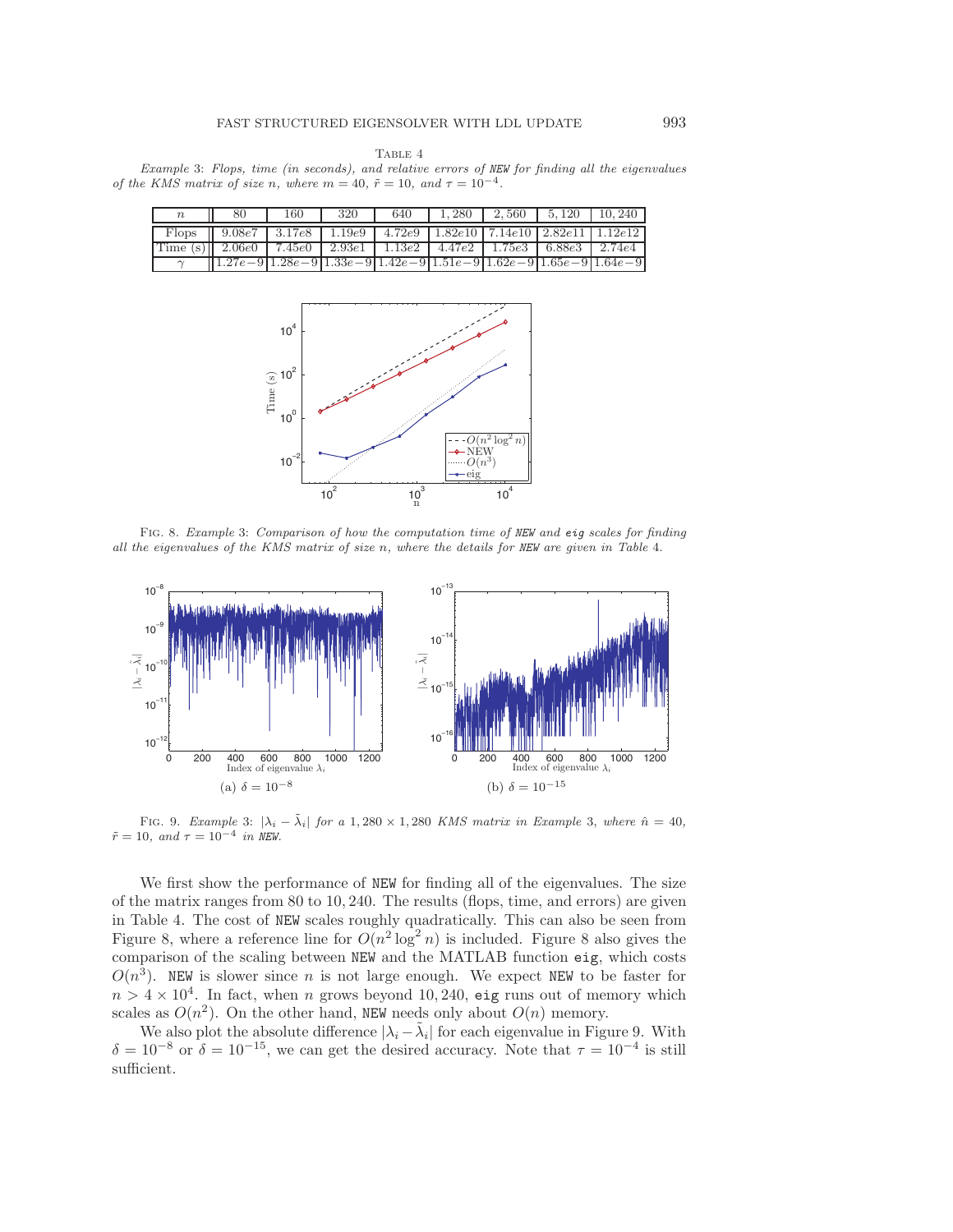TABLE 5

<span id="page-20-1"></span>Example [3:](#page-18-3) Flops, time (in seconds), and relative error of NEW for finding 10 eigenvalues near 0.49 of the KMS matrix, where  $m = 40$ ,  $\tilde{r} = 10$ , and  $\tau = 10^{-4}$ .

| $\mathbb n$                                                                                         | $\parallel$ 80                                                                                                                                                                   | 160   320 | 640   1, 280   2, 560   5, 120   10, 240   20, 480 |  |  |
|-----------------------------------------------------------------------------------------------------|----------------------------------------------------------------------------------------------------------------------------------------------------------------------------------|-----------|----------------------------------------------------|--|--|
|                                                                                                     | Flops $\parallel$ 1.04e7 $\parallel$ 1.91e7 $\parallel$ 3.88e7 $\parallel$ 7.76e7 $\parallel$ 1.48e8 $\parallel$ 2.82e8 $\parallel$ 5.39e8 $\parallel$ 1.02e8 $\parallel$ 1.93e9 |           |                                                    |  |  |
| Time (s) $\left 2.94e-1\right 9.31e-1$ 1.30e0   2.60e0   5.12e0   1.04e1   2.14e1   4.70e1   9.31e1 |                                                                                                                                                                                  |           |                                                    |  |  |
|                                                                                                     | $[4.18e-94.62e-93.51e-93.36e-94.05e-92.81e-93.15e-93.09e-93.79e-9$                                                                                                               |           |                                                    |  |  |



<span id="page-20-2"></span>FIG. 10. Example [3:](#page-18-3) Comparison of how the computation time of NEW and eigs scales for finding 10 eigenvalues near 0.49 of the KMS matrix, where the details for NEW are given in Table [5.](#page-20-1)

Table [5](#page-20-1) shows the performance of NEW for the computation of 10 interior eigenvalues clustered around 0.49. Clearly, the cost of NEW scales roughly linearly, while that of the MATLAB function eigs scales nearly quadratically, as can be seen from Figure [10.](#page-20-2)

<span id="page-20-0"></span>6. Conclusions. This paper studies the structured eigenvalue solution of symmetric matrices with the low-rank property or even the weak rank property. We specifically present an AMFHSS construction, and justify theoretically (for certain cases) or numerically the effectiveness of using aggressive low-rank off-diagonal approximations for inertia evaluations. The fast inertia evaluation with the generalized HSS LDL factorization is shown. A feature of quickly updating the generalized LDL factorization is very useful for updating the inertia evaluation with multiple shifts in the bisection method. The cost is about  $O(n)$  for finding one eigenvalue. A useful application is the eigenvalue solution of symmetric Toeplitz problems.

On the other hand, to find all the eigenvalues, it may be possible to further improve the efficiency by combining HSS techniques with the divide-and-conquer method. Just like the way the fast multipole method is used to accelerate the divideand-conquer method for certain symmetric matrices with off-diagonal ranks at most 1 [\[8\]](#page-21-9), HSS methods can be used for higher off-diagonal ranks. The systematic and convenient HSS operations can lead to enhanced flexibility. The overall cost for all the eigenvalues may be potentially reduced to less than  $O(n^2)$ .

Acknowledgments. The authors are very grateful to the editor and the three anonymous referees for their valuable suggestions. We also thank James Vogel for helping with the revision.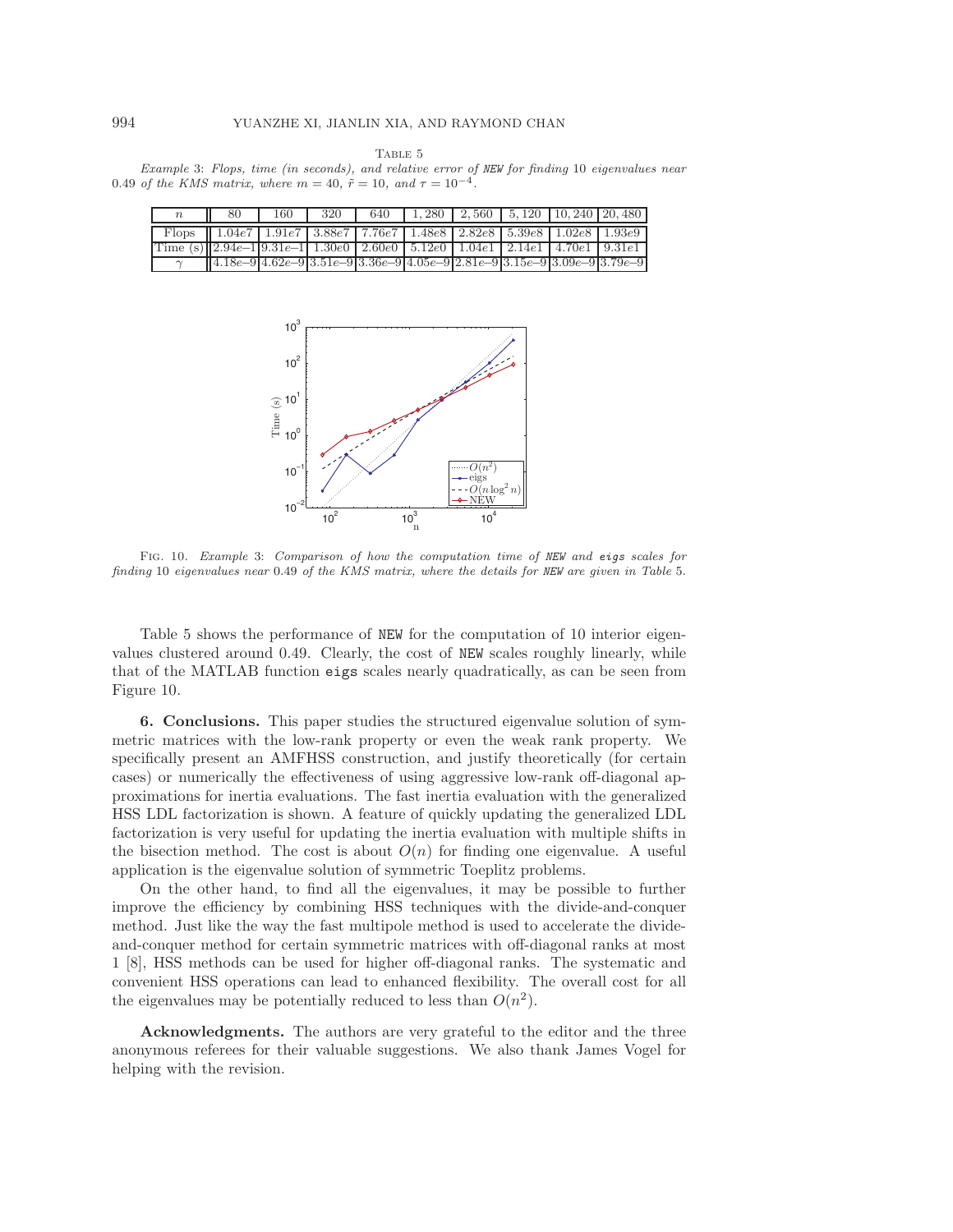## REFERENCES

- <span id="page-21-7"></span>[1] P. BENNER AND T. MACH, Computing all or some eigenvalues of symmetric  $\mathcal{H}_l$ -matrices, Max Planck Institute Magdeburg preprint MPIMD/10-01, [http://www.mpi-magdeburg.](http://www.mpi-magdeburg.mpg.de/preprints) [mpg.de/preprints,](http://www.mpi-magdeburg.mpg.de/preprints) (2010).
- <span id="page-21-8"></span>[2] P. BENNER AND T. MACH, Computing all or some eigenvalues of symmetric  $\mathcal{H}_l$ -matrices, SIAM J. Sci. Comput., 34 (2012), pp. A485–A496.
- <span id="page-21-10"></span>[3] D. A. BINI, L. GEMIGNANI, AND V. Y. PAN, Fast and stable QR eigenvalue algorithms for generalized companion matrices and secular equations, Numer. Math., 100 (2005), pp. 373– 408.
- <span id="page-21-2"></span>[4] S. BÖRM, L. GRASEDYCK, AND W. HACKBUSCH, *Introduction to hierarchical matrices with* applications, Eng. Anal. Bound. Elem., 27 (2003), pp. 405–422.
- <span id="page-21-19"></span>[5] J. R. BUNCH AND L. KAUFMAN, Some stable methods for calculating inertia and solving symmetric linear systems, Math. Comp., 31 (1977), pp. 163–179.
- <span id="page-21-3"></span>[6] S. Chandrasekaran, P. Dewilde, M. Gu, T. Pals, X. Sun, A. J. van der Veen, and D. White, Some fast algorithms for sequentially semiseparable representations, SIAM J. Matrix Anal. Appl., 27 (2005), pp. 341–364.
- <span id="page-21-4"></span>[7] S. Chandrasekaran, M. Gu, and T. Pals, A fast ULV decomposition solver for hierarchically semiseparable representations, SIAM J. Matrix Anal. Appl., 28 (2006), pp. 603–622.
- <span id="page-21-9"></span>[8] S. CHANDRASEKARAN AND M. GU, A divide-and-conquer algorithm for the eigendecomposition of symmetric block-diagonal plus semiseparable matrices, Numer. Math., 96 (2004), pp. 723–731.
- <span id="page-21-11"></span>[9] S. CHANDRASEKARAN, M. GU, J. XIA, AND J. ZHU, A fast QR algorithm for companion matrices, in Recent Advances in Matrix and Operator Theory, Oper. Theory Adv. Appl., Birkhäuser Basel, 179 (2007), pp. 111-143.
- <span id="page-21-15"></span>[10] S. Chandrasekaran, M. Gu, X. Sun, J. Xia, and J. Zhu, A superfast algorithm for Toeplitz systems of linear equations, SIAM J. Matrix Anal. Appl., 29 (2007), pp. 1247–1266.
- <span id="page-21-26"></span>[11] G. Cybenko and C. Van Loan, Computing the minimum eigenvalue of a symmetric positive definite Toeplitz matrix, SIAM J. Sci. Stat. Comput., 7 (1986), pp. 123–131.
- <span id="page-21-18"></span><span id="page-21-5"></span>[12] J. W. Demmel, Applied Numerical Linear Algebra, SIAM, Philadelphia, 1997.
- [13] Y. EIDELMAN, I. GOHBERG, AND V. OLSHEVSKY, The QR iteration method for Hermitian quasiseparable matrices of an arbitrary order, Linear Algebra Appl., 404 (2005), pp. 305– 324.
- <span id="page-21-20"></span>[14] I. GOHBERG, T. KAILATH, AND V. OLSHEVSKY, Fast Gaussian elimination with partial pivoting for matrices with displacement structure, Math. Comp., 64 (1995), pp. 1557–1576.
- <span id="page-21-0"></span>[15] G. H. GOLUB AND C. V. LOAN, *Matrix Computations*, 4th ed., The Johns Hopkins University Press, Baltimore, MD, 2013.
- <span id="page-21-1"></span>[16] M. GU AND S. C. EISENSTAT, A divide-and-conquer algorithm for the symmetric tridiagonal eigenproblem, SIAM J. Matrix Anal. Appl., 16 (1995), pp. 172–191.
- <span id="page-21-6"></span>[17] L. GREENGARD AND V. ROKHLIN, A fast algorithm for particle simulations, J. Comput. Phys., 73 (1987), pp. 325–348.
- <span id="page-21-21"></span>[18] M. Gu, Stable and efficient algorithms for structured systems of linear equations, SIAM J. Matrix Anal. Appl., 19 (1998), pp. 279–306.
- <span id="page-21-22"></span>[19] M. Gu, New fast algorithms for structured linear least squares problems, SIAM J. Matrix Anal. Appl., 20 (1998), pp. 244–269.
- <span id="page-21-12"></span>[20] N. Halko, P. G. Martinsson, and J. A. Tropp, Finding structure with randomness: Probabilistic algorithms for constructing approximate matrix decompositions, SIAM Rev., 53 (2011), pp. 217–288.
- <span id="page-21-23"></span>[21] G. Heinig, Inversion of generalized Cauchy matrices and other classes of structured matrices, in Linear Algebra for Signal Processing, IMA Vol. Math. Appl. 69, Springer, New York, 1995, pp. 63–81.
- <span id="page-21-24"></span>[22] T. KAILATH, S. KUNG, AND M. MORF, *Displacement ranks of matrices and linear equations*, J. Math. Anal. Appl., 68 (1979), pp. 395–407.
- <span id="page-21-13"></span>[23] L. Lin, J. Lu, and L. Ying, Fast construction of hierarchical matrix representation from matrix-vector multiplication, J. Comput. Phys., 230 (2011), pp. 4071–4087.
- <span id="page-21-14"></span>[24] P. G. Martinsson, A fast randomized algorithm for computing a hierarchically semiseparable representation of a matrix, SIAM. J. Matrix Anal. Appl., 32 (2011), pp. 1251–1274.
- <span id="page-21-16"></span>[25] P. G. MARTINSSON, V. ROKHLIN, AND M. TYGERT, A fast algorithm for the inversion of general Toeplitz matrices, Comput. Math. Appl., 50 (2005), pp. 741–752.
- <span id="page-21-25"></span>[26] V. Y. Pan, On computations with dense structured matrices, Math. Comp., 55 (1990), pp. 179– 190.
- <span id="page-21-17"></span>[27] V. Y. Pan, Transformations of Matrix Structures Work Again, preprint, arXiv:1303.0353, 2013.